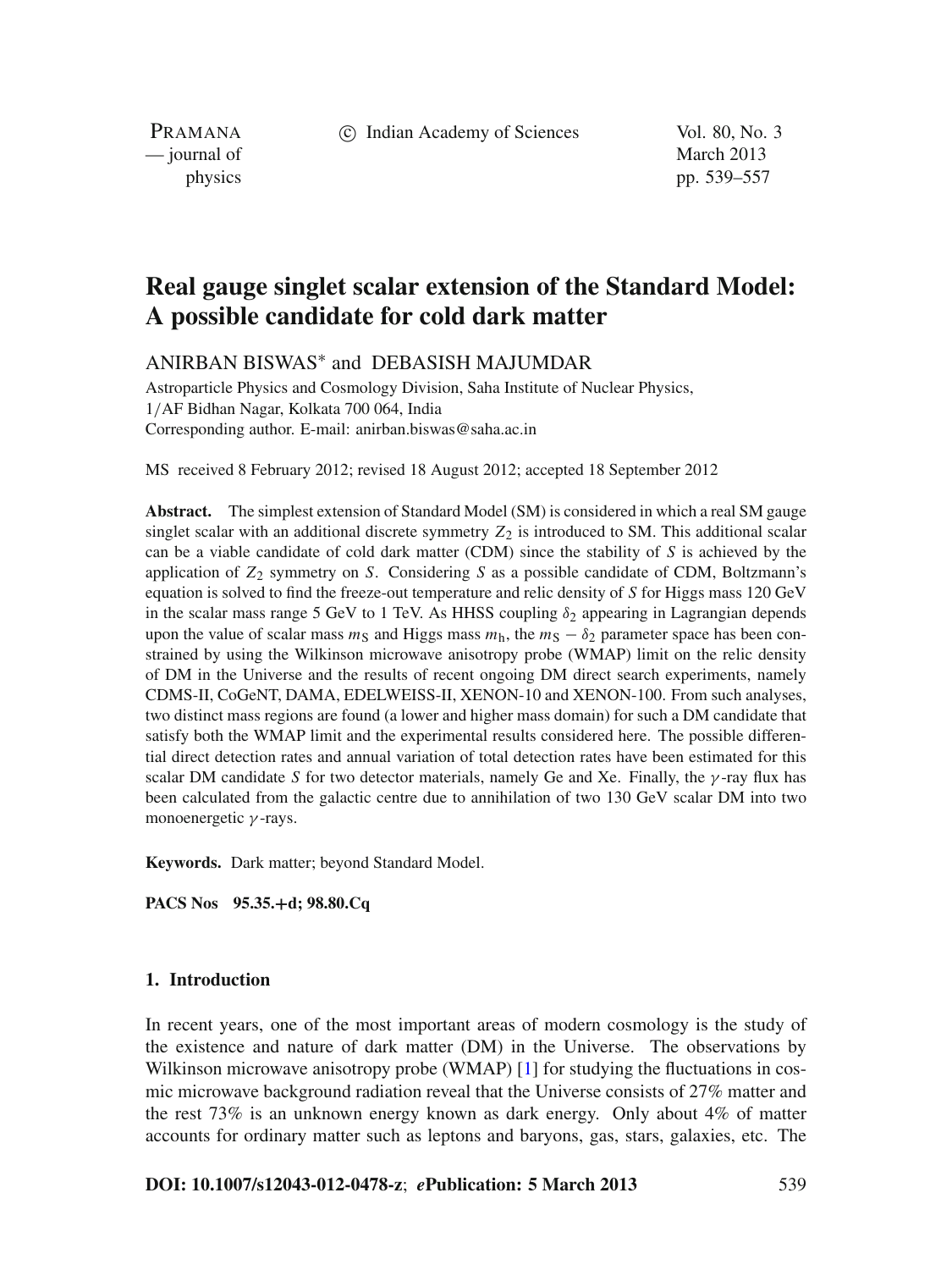rest (about 23%) of matter is completely unknown. Moreover, there are several cosmological observations such as rotation curves of spiral galaxies, gravitational microlensing, observations on Virgo [\[2\]](#page-17-1) and Coma clusters [\[3\]](#page-17-2), bullet clusters [\[4\]](#page-17-3), etc. which provide indications of the existence of a huge amount of non-luminous matter or DM in the Universe.

Nature and identity of the constituents of DM are mostly unknown. However, evidences suggest that the DM candidates are mostly stable, non-baryonic, massive, non-relativistic particles having negligible or very weak interactions with other particles. These types of DM are often termed as cold dark matter (CDM) or weakly interacting massive particles (WIMP). In the early Universe, these particles would have been present in large numbers in thermal equilibrium. As the Universe expands and cools down, their density decreases resulting in the decrease of their interaction/annihilation rates. When the expansion rate of the Universe becomes larger than the annihilation rate of the WIMPs, they get decoupled from the Universe. Thus they 'freeze-out' from the other contents of the Universe and remain as relics. The temperature at which this phenomenon occurs is known as 'freeze-out' temperature and its density is called 'relic density'. After freeze-out, the relic density of WIMP is only affected by the expansion of the Universe. Since Standard Model (SM) of particle physics cannot provide any viable candidate for CDM, one has to consider theories beyond SM in order to explain the DM candidates (namely WIMP).

In this paper, we have considered the simplest possible renormalizable extension of SM by adding a real gauge singlet scalar *S*. We impose a discrete symmetry  $Z_2$  on *S* and due to this symmetry, the additional scalar *S* is stable and can be a viable candidate for CDM. This model was first proposed by Silveira and Zee [\[5\]](#page-17-4). Thereafter, a number of authors have explored its phenomenology  $[6]$  $[6]$ . The relevance of the scalar singlet as a plausible candidate for DM is very elaborately described in ref. [\[7](#page-17-6)] and references therein. Investigating the relic density of a scalar DM by constraining the unknown parameters from direct detection experiments are addressed by previous authors. In ref. [\[8\]](#page-17-7), the relic density is investigated for scalar singlet by constraining DM mass and direct detection rates from DAMA [\[9](#page-17-8)] results. Similar analysis including the CoGeNT [\[10](#page-17-9)] results and CDMS II [\[11\]](#page-17-10) results are also addressed in ref. [\[12\]](#page-17-11). The analysis of scalar singlet DM scenario for XENON-100 [\[13\]](#page-17-12) direct detection experiment results are also given in this reference. The scalar singlet DM with CoGeNT results are also discussed by Fitzpatrick *et al* [\[14\]](#page-17-13). The interpretation of Fermi Large Area Telescope (Fermi-LAT) results [\[15\]](#page-17-14) with scalar singlet DM is discussed in ref. [\[16](#page-17-15)].

In the present work we estimate the freeze-out temperature and relic density of the DM candidate *S* by solving Boltzmann's equation. Then we constrain the parameter  $\delta_2$  [\[16a\]](#page-18-0) by using WMAP limit on relic density of DM and the results of recent DM direct detection experiments such as CDMS-II  $[11,17]$  $[11,17]$  $[11,17]$ , XENON-10  $[18]$  $[18]$ , XENON-100  $[13]$  $[13]$ , CoGeNT [\[10](#page-17-9)[,19\]](#page-18-3), EDELWEISS-II [\[20](#page-18-4)] and DAMA [\[9\]](#page-17-8). In CDMS and CoGeNT experiments, the target material is Ge and in XENON experiments, the target materials is Xe.

The constrained parameters thus obtained are then used to calculate the differential direct detection rates and the annual variation of total detection rates of the scalar DM candidate *S* for two detector materials, namely Ge and Xe. Therefore, we have calculated the *γ*-ray flux due to 130 GeV scalar DM for the annihilation channel  $SS \rightarrow \gamma \gamma$  from the galactic centre.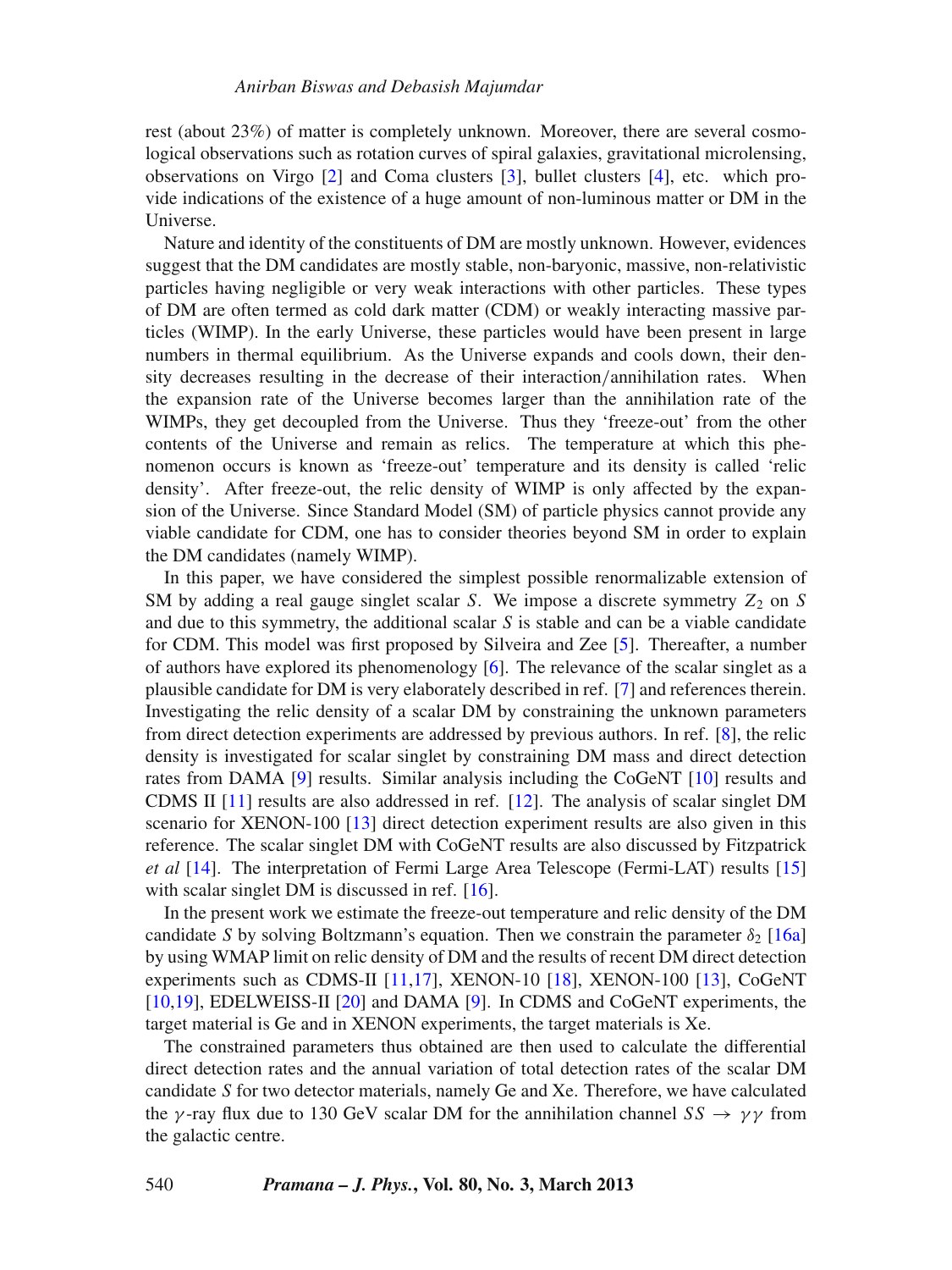The paper is organized as follows. In [§2,](#page-2-0) we give a brief description of the scalar singlet model. Section [3](#page-3-0) describes the formalism for computing relic abundance of a particular particle candidate. Results of the relic density calculations are given in [§4.](#page-4-0) The model parameter  $\delta_2$  is constrained using the WMAP relic density data and the results obtained from various DM direct detection experiments. This is described in [§5.](#page-6-0) The formalism for the calculation of direct detection rates and the annual variations of these rates are described in [§6.](#page-9-0) With the constrained model parameter  $\delta_2$  as obtained in [§5,](#page-6-0) the direct detection rates and the annual variations of total detection rates are calculated for this scalar DM candidate for some reference detector materials, namely Ge and Xe. The calculational procedure and the results are described in [§7.](#page-11-0) In [§8,](#page-13-0) we have calculated the  $\gamma$ -ray flux from galactic centre due to annihilation of DM present in the galactic halo. Finally in [§9,](#page-16-0) we give a summary and conclusion.

#### <span id="page-2-0"></span>**2. The model**

In the present work, we consider the simplest extension of SM where a real singlet scalar is added to the scalar sector of SM, and explore the possibility that it can be a candidate for CDM. The most general form of the potential appearing in the Lagrangian density for such a scalar fields is

$$
V(H, S) = \frac{m^2}{2} H^{\dagger} H + \frac{\lambda}{4} (H^{\dagger} H)^2 + \frac{\delta_1}{2} H^{\dagger} H S + \frac{\delta_2}{2} H^{\dagger} H S^2
$$

$$
+ \left(\frac{\delta_1 m^2}{2\lambda}\right) S + \frac{k_2}{2} S^2 + \frac{k_3}{3} S^3 + \frac{k_4}{4} S^4
$$
(1)

and the Lagrangian of this model is given by

<span id="page-2-1"></span>
$$
\mathcal{L} = \mathcal{L}_{SM} + \frac{1}{2} \partial_{\mu} S \partial^{\mu} S - \frac{\delta_1}{2} H^{\dagger} H S - \frac{\delta_2}{2} H^{\dagger} H S^2
$$

$$
-\left(\frac{\delta_1 m^2}{2\lambda}\right) S - \frac{k_2}{2} S^2 - \frac{k_3}{3} S^3 - \frac{k_4}{4} S^4,
$$
(2)

where  $\mathcal{L}_{SM}$  is the SM Lagrangian, *H* is the SM Higgs doublet and *S* is the real gauge  $(SU(2)_L \times U(1)_Y)$  singlet scalar. The stability of *S* will be achieved by imposing a  $Z_2$ symmetry  $(S \to -S, \mathcal{L} \to \mathcal{L})$  over *S*. Therefore, under this symmetry, the coefficients of odd powers of *S* are zero  $(k_3 \text{ and } \delta_1 \text{ in eq. (2))$  $(k_3 \text{ and } \delta_1 \text{ in eq. (2))$  $(k_3 \text{ and } \delta_1 \text{ in eq. (2))$ . After spontaneous symmetry breaking, masses of the scalar field *S* and physical Higgs *h* are

$$
m_S^2 = k_2 + \delta_2 V^2 / 2,\tag{3}
$$

$$
m_h^2 = -m^2 = \lambda V^2 / 2. \tag{4}
$$

*V* is the VEV of Higgs ( $V = 246$  GeV). In the present work, we have taken the mass  $m<sub>S</sub>$  of the scalar particle *S* in the range 5 GeV–1 TeV. Depending on its mass, the DM candidate *S* annihilates into fermion pairs, gauge boson pairs and Higgs pairs.

*Pramana – J. Phys.***, Vol. 80, No. 3, March 2013** 541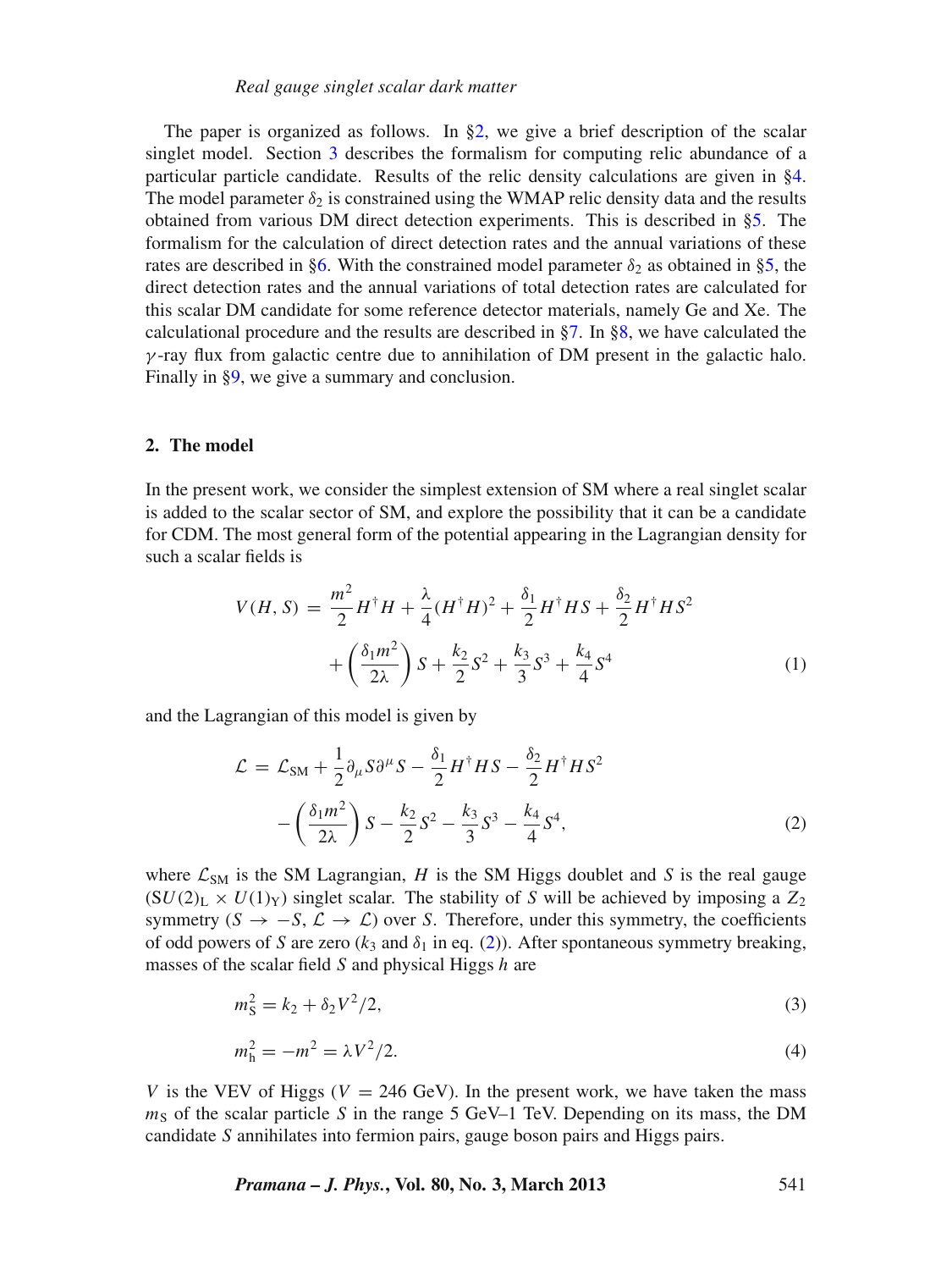#### <span id="page-3-0"></span>**3. Formalism for the calculation of relic abundance**

In order to calculate the relic abundance of the scalar particle *S*, we have solved numerically the Boltzmann's equation which is given by

<span id="page-3-3"></span>
$$
\frac{dn}{dt} + 3Hn = -\langle \sigma v \rangle (n^2 - n_{\text{eq}}^2),\tag{5}
$$

where *n* is the number density of the scalar particle *S* and  $n_{eq}$  is the value of *n* when *S* was in equilibrium (when temperature  $T > T_f$ ,  $T_f$  is the freeze-out temperature of *S*), *H* denotes the Hubble parameter,  $\langle \sigma v \rangle$  is the thermal average of the product of annihilation cross-section and the relative velocity of the two annihilating particles (in this case, the scalar singlet *S*). It is useful to define two dimensionless quantities,  $Y = n/s$  [\[21](#page-18-5)] and  $x = m/T$ , where *s* is the total entropy density of the Universe and *T* is the photon temperature. From the standard Friedmann–Robertson–Walker cosmology, the Hubble parameter  $H = \sqrt{\frac{8}{3}} \pi G \rho$  where *G* is the gravitational constant. The total energy density  $\rho$  and the total entropy density *s* of the Universe are given by [\[21](#page-18-5)]

<span id="page-3-1"></span>
$$
\rho = g_{\text{eff}}(T)\frac{\pi^2}{30}T^4\tag{6}
$$

and

<span id="page-3-2"></span>
$$
s = h_{\text{eff}}(T) \frac{2\pi^2}{45} T^3. \tag{7}
$$

In eqs [\(6\)](#page-3-1) and [\(7\)](#page-3-2),  $g_{\text{eff}}$ ,  $h_{\text{eff}}$  are the effective degrees of freedom for the energy and entropy densities. Substituting eqs [\(6\)](#page-3-1) and [\(7\)](#page-3-2) and the expression of *H* into eq. [\(5\)](#page-3-3), we arrive at the equation for the evolution of *Y* as

<span id="page-3-4"></span>
$$
\frac{dY}{dx} = -\left(\frac{45}{\pi}G\right)^{-1/2} \frac{g_*^{1/2}m}{x^2} \langle \sigma v \rangle (Y^2 - Y_{\text{eq}}^2),\tag{8}
$$

where  $g_*^{1/2}$  is defined as [\[21\]](#page-18-5)

$$
g_{*}^{1/2} = \frac{h_{\text{eff}}}{g_{\text{eff}}^{1/2}} \left( 1 + \frac{1}{3} \frac{T}{h_{\text{eff}}} \frac{dh_{\text{eff}}}{dT} \right). \tag{9}
$$

 $Y_{eq}$  is the value of *Y* when  $n = n_{eq}$ . The expression for  $Y_{eq}$  is given by [\[21](#page-18-5)]

<span id="page-3-5"></span>
$$
Y_{\text{eq}} = \frac{45g}{4\pi^4} \frac{x^2 K_2(x)}{h_{\text{eff}}(m/x)},
$$
\n(10)

where  $g$  is the number of internal degrees of freedom of the species under consideration (here  $g = 1$ ), *m* is the mass and  $K_n(x)$  is the modified Bessel function of order *n*. From eqs  $(8)$  and  $(10)$ , we obtain

<span id="page-3-6"></span>
$$
\left(\frac{45}{\pi}G\right)^{-1/2} \frac{45g}{4\pi^4} \frac{K_2(x)}{h_{\text{eff}}(T)} g_*^{1/2} m \langle \sigma v \rangle \delta(\delta + 2)
$$

$$
= \frac{K_1(x)}{K_2(x)} - \frac{1}{x} \frac{d \ln h_c(T)}{d \ln T} . \tag{11}
$$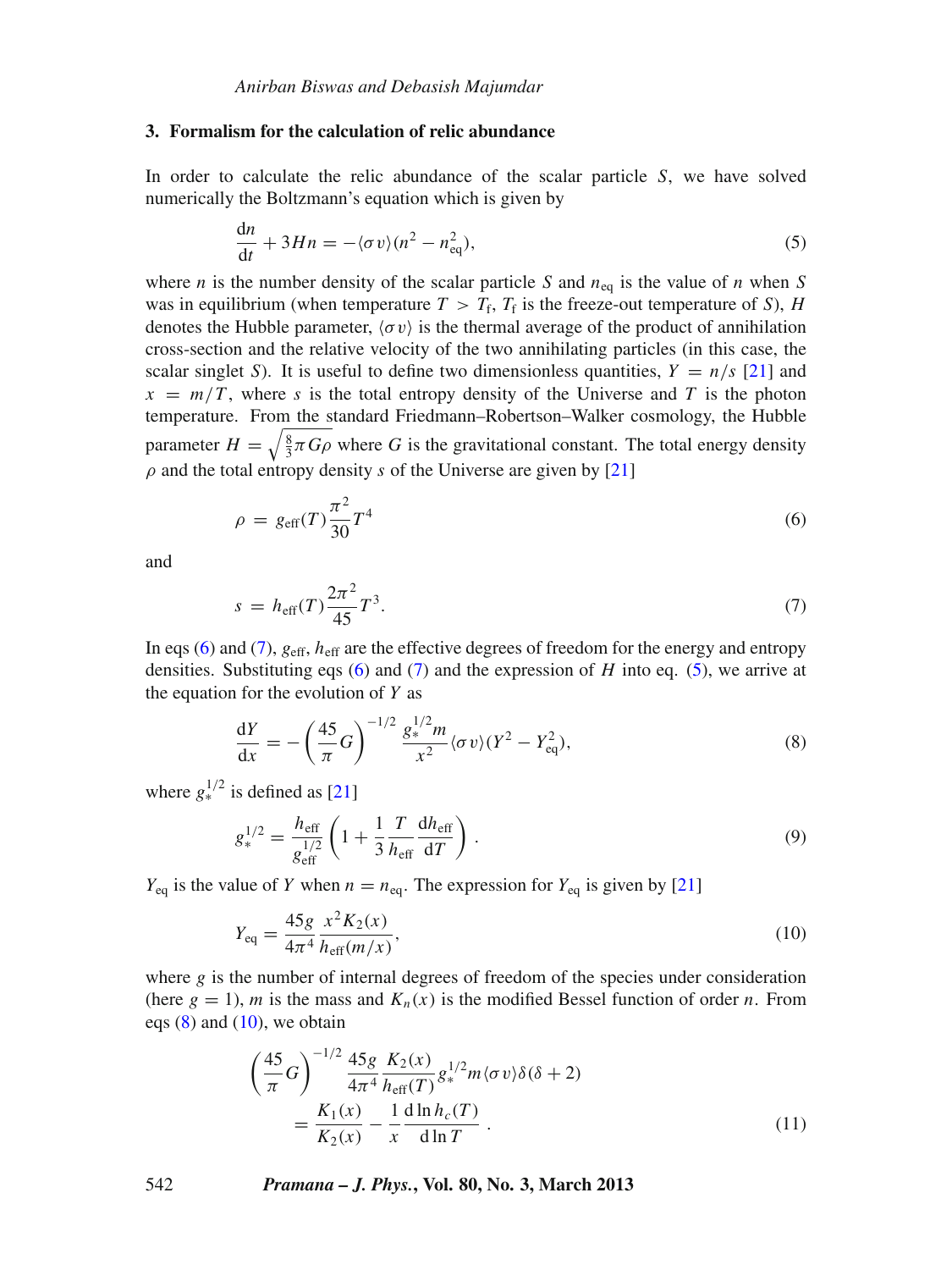*Real gauge singlet scalar dark matter*

<span id="page-4-1"></span>

**Figure 1.** Lowest order Feynman diagrams of two *S* annihilate into a pair of fermion and antifermion, *W*+*W*−, *Z Z* and Higgs.

In the above equation,  $h_c(T)$  is the contribution to  $h_{\text{eff}}(T)$  from all species which are coupled to the Universe at temperature *T*. Equation  $(11)$  is solved numerically in a selfconsistent manner in order to obtain the value of  $x_f$  (and hence the freeze-out temperature  $T_f$  (=  $m/x_f$ )). In the present case, we have taken the value of  $\delta$  to be 1.5 [\[21\]](#page-18-5). Integrating eq. [\(8\)](#page-3-4) from  $x = x_0 = m/T_0$  to  $x = x_f = m/T_f$ , where  $T_0$  is the present photon temperature, which is of the order of  $10^{-14}$  GeV ( $\sim$ 0), we obtain *Y*<sub>0</sub> (value of *Y* at *T* = *T*<sub>0</sub>). Knowing  $Y_0$ , we can compute the relic density of the DM candidate (here  $S$ ) from the relation [\[21](#page-18-5)],

<span id="page-4-2"></span>
$$
\Omega h^2 = 2.755 \times 10^8 \text{ m/GeV} \times Y_0. \tag{12}
$$

In the above equation,  $\Omega = \rho/\rho_c$  ( $\rho$  being the DM density and  $\rho_c$  is the critical density of the Universe) and  $h = H/(100 \text{ km s}^{-1} \text{ Mpc}^{-1}).$ 

The expressions for annihilation cross-section  $\langle \sigma v \rangle$  for processes such as *SS*  $\rightarrow$  $f f$ ,  $W^+W^-$ ,  $ZZ$ , *hh* are given in refs [\[22](#page-18-6)[,23](#page-18-7)] and the Feynmann diagrams for these processes are shown in figure [1.](#page-4-1) In this work, we consider Higgs mass value *m*<sup>h</sup> as 120 GeV. The variations of annihilation cross-sections with scalar DM mass  $m<sub>S</sub>$  are shown in figure [2a](#page-5-0) for different values of  $\delta_2$ .

#### <span id="page-4-0"></span>**4. Calculational procedure and results**

The relic density for scalar DM is obtained after an elaborate computation. We first calculate the freeze-out temperature  $T_f$  for scalar DM with different values of coupling constant  $\delta_2$  and mass  $m_S$ . For this purpose, we have solved eq. [\(11\)](#page-3-6) numerically. The values of the quantities  $g_*^{1/2}$ ,  $g_{\text{eff}}^{1/2}$  and  $h_{\text{eff}}$  for different *T* required for solving eq. [\(11\)](#page-3-6), are obtained from the figures (for the QCD phase transition temperature of 150 MeV) given in refs [\[21](#page-18-5)[,24\]](#page-18-8). In figure [2b](#page-5-0), representative plots are the variations of  $T_f$  in the scalar DM mass range of 5 GeV to 1 TeV for different values of  $\delta_2$  ( $\delta_2$  = 0.05, 0.1, 0.7) and  $m_h$  = 120 GeV, the topmost plot is for the lowest value of  $\delta_2$  considered and the plots below are for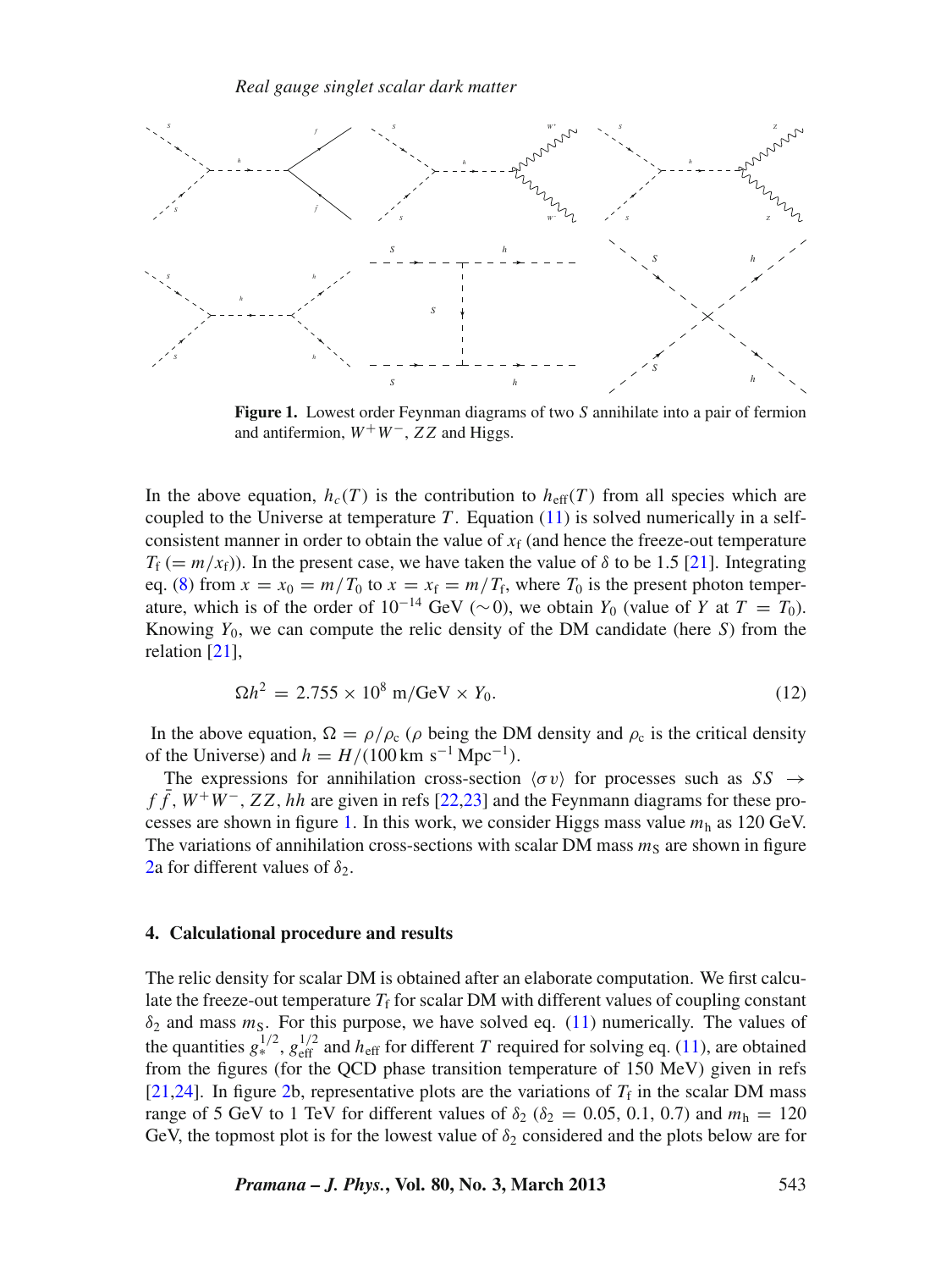other considered values of  $\delta_2$  in the increasing order. In general, the freeze-out temperature  $T_f$  is approximately given by  $T_f \sim m_S/20$ . The plot for  $T_f = m_S/20$  is also shown in figure [2b](#page-5-0) (black line) for reference. The sudden dip in the values for  $T_f$  in figure 2b around  $m<sub>S</sub> = 60$  GeV can be understood from the expression of  $\langle \sigma v \rangle_{f\bar{f}}$  (given in refs [\[22](#page-18-6)[,23\]](#page-18-7)). At this point, there is a sudden rise in  $\langle \sigma v \rangle$  (figure [2a](#page-5-0)) and it is due to Higgs propagator appearing in the annihilation process ( $SS \rightarrow f \bar{f}$ ). Using the values of freezeout temperatures (calculated from eq.  $(11)$ ) in eq.  $(12)$ , the relic densities of the scalar DM for different scalar DM masses and different values of  $\delta_2$  are computed. The results are shown in figure [3.](#page-6-1) In figure [3,](#page-6-1) the two parallel lines denote the WMAP limits on relic density of DM (0.099  $\leq \Omega h^2 \leq 0.123$  $\leq \Omega h^2 \leq 0.123$ ). The different plots in figure 3 correspond to

<span id="page-5-0"></span>

**Figure 2.** (**a**) Variation of product of annihilation cross-section and relative velocity  $\langle \sigma v \rangle$  with the mass of scalar DM *S* for  $\delta_2 = 0.7, 0.3, 0.1, 0.05$ ; (**b**) Variation of freeze-out temperature  $T_f$  with the mass for  $\delta_2 = 0.7, 0.1, 0.05$ .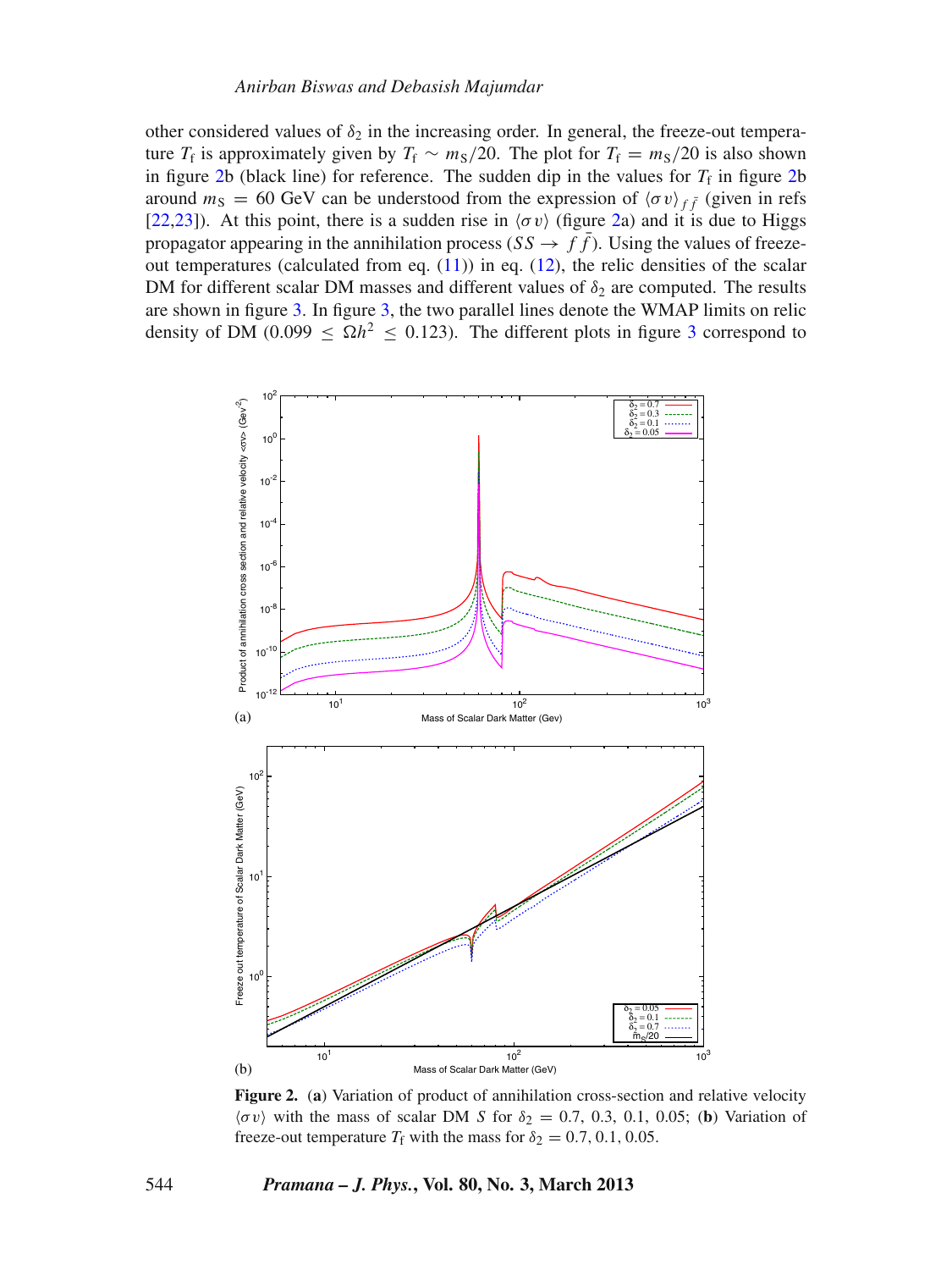<span id="page-6-1"></span>

**Figure 3.** Variation of relic density  $\Omega h^2$  with the mass of scalar DM for Higgs  $mass = 120$  GeV.

different values of  $\delta_2$ , namely  $\delta_2 = 0.05, 0.1, 0.3, 0.7$ , respectively; the topmost one is for the smallest value of  $\delta_2$  considered and the successive lower plots are for the other considered values of  $\delta_2$  in increasing order. We have seen from figure [2a](#page-5-0) that initially the annihilation cross-section of *S* increases with  $m<sub>S</sub>$ ; then at  $m<sub>S</sub> \approx m<sub>h</sub>/2$ ,  $\langle \sigma v \rangle$  rises rapidly and after which it decreases with the increase of  $m<sub>S</sub>$ . Again for  $m<sub>S</sub> \sim 81$  GeV,  $\langle \sigma v \rangle$ suddenly increases up to nearly two orders of magnitudes from its value at  $m<sub>S</sub> \sim 80 \text{ GeV}$ and it is due to the fact that for  $m<sub>S</sub> > 80.4$  GeV, the annihilation channel  $SS \rightarrow W^+W^$ becomes kinematically possible. Thereafter,  $\langle \sigma v \rangle$  starts decreasing with the increase of  $m<sub>S</sub>$ . Since relic density is inversely proportional to  $\langle \sigma v \rangle$  [\[23a](#page-18-9)], the variation of relic density of DM particle *S* with  $m_S$  is just opposite to the variation  $\langle \sigma v \rangle$  with  $m_S$ . This feature is reflected in figure [3.](#page-6-1) Also, since  $\langle \sigma v \rangle$  is directly proportional to  $\delta_2^2$  and its higher powers, higher the value of  $\delta_2$ , lower is the value of relic density (figure [3\)](#page-6-1).

#### <span id="page-6-0"></span>**5.** Constraining the model parameter  $\delta_2$

The model parameter  $\delta_2$  is a very important parameter for the present model because it appears in both the expressions of annihilation and scattering cross-section of scalar DM *S*. The spin-independent scattering cross-section for scalar DM *S* is given later in eq. [\(13\)](#page-9-1). In this section, we have constrained the parameter space ( $m_S - \delta_2$ ) by using WMAP limit on relic density of DM and the results of recent experiments such as CoGeNT, DAMA, CDMS-II, XENON-10, XENON-100 and EDELWEISS-II. Similar to the previous discussions, here also we perform the calculations for Higgs mass  $m_h = 120$  GeV with  $m_S$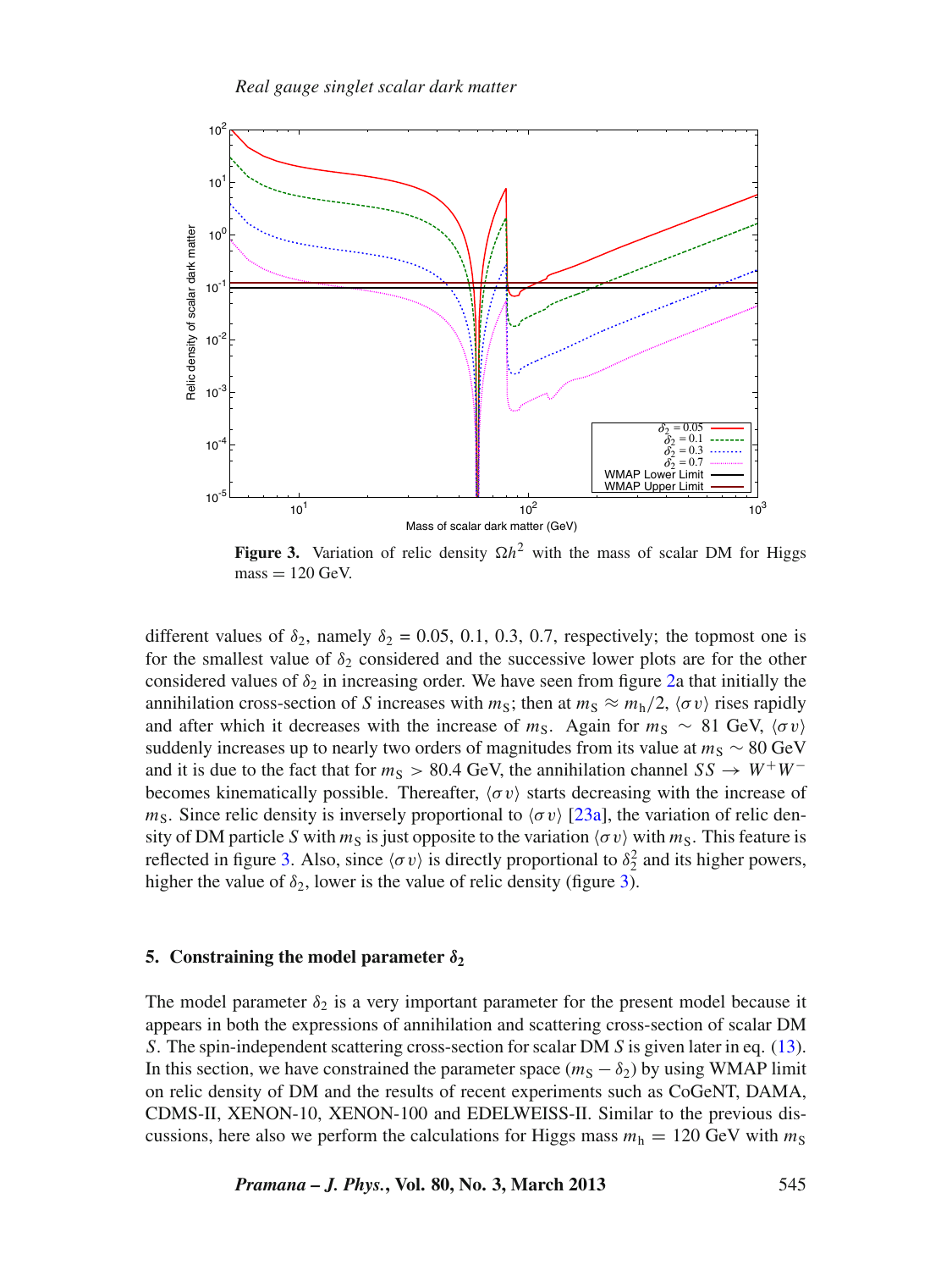in the range 5 GeV  $\leq m_S \leq 1$  TeV. The results obtained are shown in figure [4.](#page-7-0) We first use the WMAP limit (0.099  $\leq \Omega h^2 \leq 0.123$ ) on relic density of DM and using that limit we get the allowed values of  $m<sub>S</sub>$  for each value of  $\delta_2$  (from figure [3\)](#page-6-1). These results are shown in figure [4](#page-7-0) using turquoise-coloured contour. Thereafter, we estimate the allowed values of  $\delta_2$  and  $m_S$  using the mass–cross-section limits given by the experiments such as CDMS-II, DAMA, CoGeNT, XENON-10, XENON-100, EDELWEISS-II and eq. [\(13\)](#page-9-1). In figure [4,](#page-7-0) the magenta-coloured contour represents the allowed region of scalar DM *S* obtained from CoGeNT data (2010) [\[10\]](#page-17-9). The overlap region between these contours (magenta and turquoise) is therefore satisfied by both WMAP and CoGeNT (2010) results. From the overlap region (figure [4\)](#page-7-0), the range of  $m<sub>S</sub>$  (in GeV) is found to be 7.7  $\leq m_S \leq 11.15$  and the corresponding range of coupling  $\delta_2$  is obtained as  $0.7 \leq \delta_2 \leq 0.95$ . These ranges therefore satisfy both WMAP and CoGeNT (2010) limits. The dark blue-coloured contour indicates (figure [4\)](#page-7-0) new bounds from CoGeNT data (2011) [\[19](#page-18-3)]. The common region between CoGeNT (2011) and WMAP lies in the range 8.0  $\leq m_S \leq$  8.53 GeV, 0.8  $\leq \delta_2 \leq$  0.9. This common intersection region is also well-supported by CoGeNT (2010) and CDMS-II (2010) data [\[25\]](#page-18-10) (purple dashed line).

Similar *m*<sub>S</sub>−δ<sub>2</sub> contours obtained from the DAMA experiment results (with channelling) are shown as maroon contours in figure [4.](#page-7-0) One sees that the small overlap region between the two contours (turquoise and maroon) is restricted by the scalar mass (in GeV) range  $14.8 \le m_S \le 15.9$ . The corresponding values of  $\delta_2$  are found to be around 0.6. We remark in the passing that we have checked for other allowed regions in 'DM mass– $\sigma_{\text{nucleon}}^{\text{scalar}}$ , plane given by DAMA experiment, but we have not obtained any overlap region such as described above. One such region (maroon-coloured contour) is also

<span id="page-7-0"></span>

**Figure 4.** Constraining the parameter space  $(m<sub>S</sub> - \delta<sub>2</sub>)$  of scalar DM for Higgs mass 120 GeV by using WMAP limit and recent experimental results of CDMS-II, XENON-10, XENON-100, CoGeNT, DAMA and EDELWEISS-II.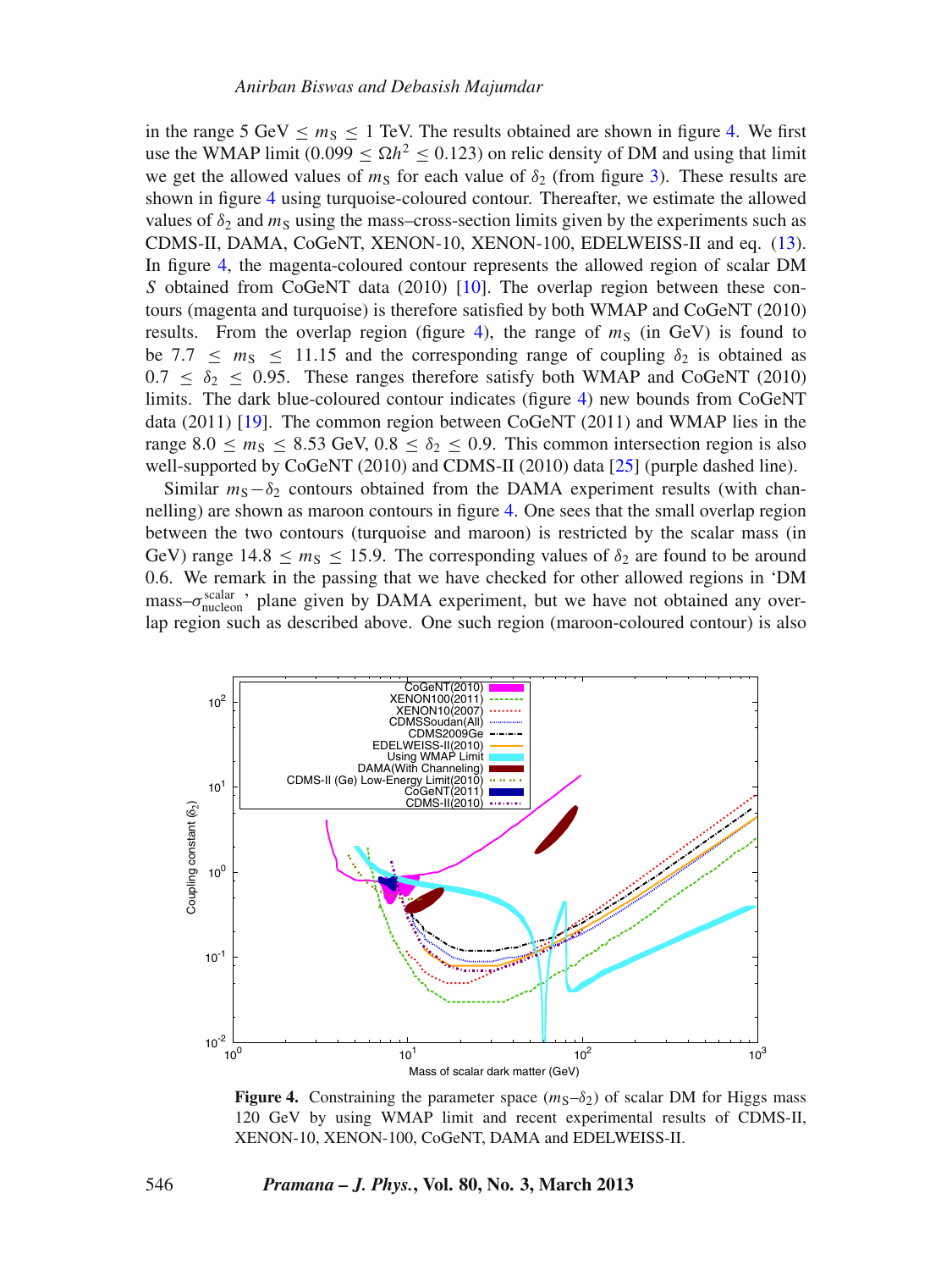shown in figure [4.](#page-7-0) The olive dashed line in figure [4](#page-7-0) represents upper bounds that we have obtained from low-energy analysis of the CDMS-II germanium data [\[17](#page-18-1)]. But, it has no intersection with WMAP satisfied region (turquoise-coloured contour).

Unlike CoGeNT and DAMA, other experiments such as XENON-10, XENON-100, CDMS-II and EDELWEISS-II do not provide a bounded allowed region in  $m_S - \sigma_N$  plane  $(\sigma_N)$  is the scattering cross-section of DM and nucleon). Instead they provide upper bounds of scattering cross-section for a particular mass of DM. Consequently, we also obtain upper bound of  $\delta_2$  for a specific mass of *S* for those experiments. These results are also shown in figure [4.](#page-7-0) In figure [4,](#page-7-0) green dashed line represents the upper bound of  $\delta_2$  for XENON-100. CDMS-II results (CDMS 2009 Ge and CDMS Soudan (All) (which are results obtained by CDMS-II Collaboration from the combined analysis of full dataset of Soudan)) are shown by black and blue dashed lines. XENON-10 and EDELWEISS-II results are represented by red dashed and orange solid lines, respectively. The WMAP results (turquoise plot in figure [4\)](#page-7-0) intersect with the upper bounds obtained from XENON-10 results in  $m_S-\delta_2$  plane are found to be at the values of  $m_S = 53.5$ ,  $\delta_2 = 0.12$ ,  $m_S =$ 67.4,  $\delta_2 = 0.16$  and  $m_S = 80.2$ ,  $\delta_2 = 0.21$ . Therefore, the turquoise region below ( $m_S =$ 53.5,  $\delta_2 = 0.12$ ), ( $m_S = 67.4$ ,  $\delta_2 = 0.16$ ) and ( $m_S = 80.2$ ,  $\delta_2 = 0.21$ ) is obeyed by both WMAP and XENON-10. Similarly, the regions satisfied by both CDMS-II results (CDMS 2009 Ge, CDMS Soudan (All)) and WMAP are represented by turquoise coloured line below the intersection points ( $m<sub>S</sub> = 52.0, \delta<sub>2</sub> = 0.15$ ), ( $m<sub>S</sub> = 67.9, \delta<sub>2</sub> = 0.17$ ), ( $m<sub>S</sub> =$ 80.3,  $\delta_2 = 0.20$ ) and ( $m_S = 53.9$ ,  $\delta_2 = 0.12$ ), ( $m_S = 66.5$ ,  $\delta_2 = 0.14$ ), ( $m_S = 80.4$ ,  $\delta_2 =$ 0.16), respectively as shown in figure [4.](#page-7-0) Also the overlap regions of WMAP, XENON-100 and WMAP, EDELWEISS-II below the following intersection points, can be read out from figure [4](#page-7-0) as ( $m_S = 57.6$ ,  $\delta_2 = 0.05$ ), ( $m_S = 62.5$ ,  $\delta_2 = 0.05$ ), ( $m_S = 80.5$ ,  $\delta_2 = 0.07$ ) and  $(m<sub>S</sub> = 54.1, \delta<sub>2</sub> = 0.11), (m<sub>S</sub> = 66.7, \delta<sub>2</sub> = 0.14), (m<sub>S</sub> = 80.4, \delta<sub>2</sub> = 0.17).$  We have also found that for XENON-100, there is another intersection point with WMAP in the lower mass region around  $m<sub>S</sub>$  ∼ 6.0 GeV,  $\delta_2$  ~ 1.25.

From the above analyses, it appears that there are two distinct regions in the  $m<sub>S</sub>$ – $\delta$ <sub>2</sub> plane for scalar DM *S*, which are the allowed regions for both WMAP and recent experiments. The regions can be classified as follows:

(1) A lower mass region where we have found three mass ranges for scalar DM *S*: These ranges are given by  $m_S \sim 6$  GeV ( $\delta_2 \sim 1.25$ ), 7.7 GeV  $\leq m_S \leq 11.15$  GeV  $(0.7 \le \delta_2 \le 0.95)$  and 14.8 GeV  $\le m_S \le 15.9$  GeV ( $\delta_2 \sim 0.6$ ). The corresponding ranges for coupling  $\delta_2$  which we have found are given within brackets. This lower mass domain is supported by WMAP and various ongoing DM direct detection experiments. In this case  $m<sub>S</sub> \sim 6$  GeV is supported by WMAP and XENON-100. Second and third mass ranges are obeyed by WMAP, CoGeNT (2010) data and WMAP, DAMA (with channelling) data, respectively (figure [4\)](#page-7-0).

But if we use more recent data of CoGeNT (CoGeNT (2011) data), then the second mass range of scalar DM *S* gets reduced to 8.0 GeV  $\leq m_S \leq 8.53$  GeV. The ranges for coupling  $\delta_2$  are also reduced to  $0.8 \le \delta_2 \le 0.9$ . It is also seen from figure [4](#page-7-0) that this region is supported by CDMS-II (2010) bounds. Other mass ranges remain unchanged.

(2) A higher mass region with the scalar DM mass range ∼52.5 GeV  $\leq m_S \leq$ ~1000 GeV, with the range of  $\delta_2$  is found as  $0.02 \le \delta_2 \le 0.4$  (figure [4\)](#page-7-0): This mass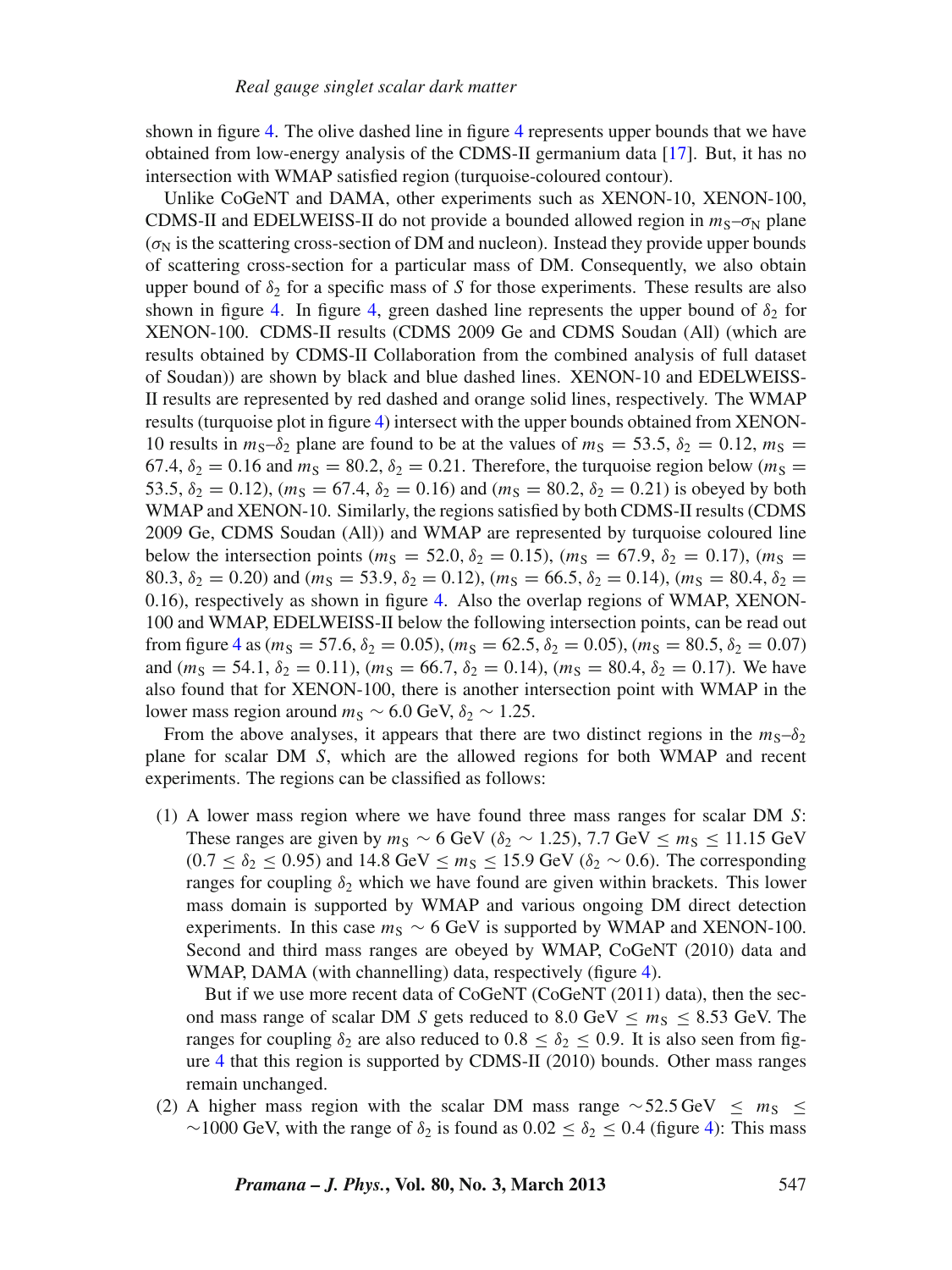### *Anirban Biswas and Debasish Majumdar*

region is satisfied by the allowed domains of WMAP, CDMS-II, EDELWEISS-II, XENON-10 and XENON-100.

Here we make some comments about the region of the parameter space  $(m_S \text{ vs. } \delta_2)$ that is not satisfied by the results of the direct detection experiments we have considered. In this region (15 GeV  $< m<sub>S</sub> < 52.5$  GeV), the values of  $\delta_2$  required to obtain current relic density (within WMAP limit) are such that the scattering cross-sections obtained using these values for different DM masses do not satisfy the experimental limits given by different exclusion plots.

## <span id="page-9-0"></span>**6. Formalism for the calculation of direct detection rates**

In this section, we estimate the differential direct detection rates and their annual variations for scalar DM *S*. For this purpose, we have chosen  ${}^{76}$ Ge and  ${}^{131}$ Xe as detector materials. The direct detection of DM by a terrestrial detector uses the principle of elastic scattering of DM particles off the detector nuclei and the energy of the recoil nucleus is measured. It is very difficult to measure the low recoil energy of nuclei accurately and hence a very low threshold and low background detector is required. In figure [5,](#page-9-2) we show the Feynman diagram for such an elastic scattering process of scalar singlet *S* through Higgs exchange. The scalar singlet *S*-nucleon *N* elastic scattering  $(SN \rightarrow SN)$ cross-section  $[26]$  is given by

<span id="page-9-1"></span>
$$
\sigma_{\rm N}^{\rm scalar} = \frac{\delta_2^2 v^2 |A_{\rm N}|^2}{4\pi} \left( \frac{m_{\rm r}^2}{M_{\rm S}^2 M_{\rm h}^4} \right),\tag{13}
$$

where  $m_r(N, S) = M_N M_S/(M_N + M_S)$  is the reduced mass, A is the coupling between Higgs and nucleon *N* and its value is ∼ 340 MeV/*V* [\[26\]](#page-18-11), with *V* being the VEV of Higgs boson. The scalar singlet-nucleus elastic scattering cross-section is given by [\[26\]](#page-18-11)

$$
\sigma_{\text{nucleus}}^{\text{scalar}} = \frac{A^2 \text{m}_\text{r}^2 (\text{nucleon}, S)}{\text{m}_\text{r}^2 (\text{nucleon}, S)} \sigma_{\text{nucleon}}^{\text{scalar}}.
$$
\n(14)

<span id="page-9-2"></span>

**Figure 5.** Feynman diagram for the elastic scattering between *S* and nucleon *N* via Higgs exchange.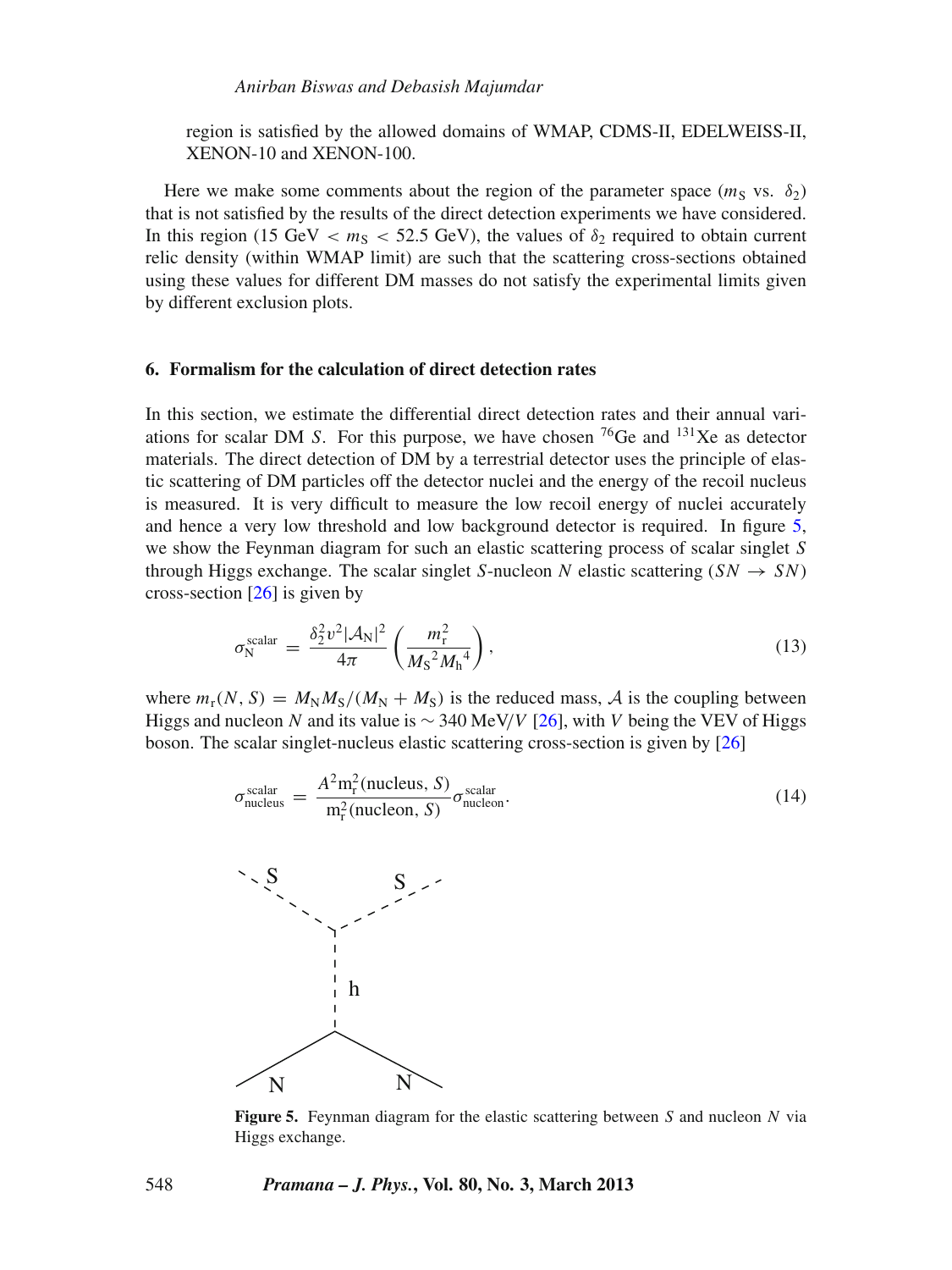In the above equation, *A* is the mass number of the nucleus. The differential detection rate of DM per unit detector mass is given by [\[27](#page-18-12)]

<span id="page-10-1"></span>
$$
\frac{dR}{dE_{R}} = \frac{\sigma_{\text{nucleus}}^{scalar} \rho_{\text{S}}}{4v_{\text{e}} m_{\text{S}} m_{\text{r}}^{2}} F^{2}(E_{R})
$$
\n
$$
\times \left[ \text{erf}\left(\frac{v_{\text{min}} + v_{\text{e}}}{v_{0}}\right) - \text{erf}\left(\frac{v_{\text{min}} - v_{\text{e}}}{v_{0}}\right) \right]
$$
\n
$$
= T_{1} T_{2} T_{3}, \qquad (15)
$$

where

<span id="page-10-2"></span>
$$
T_1 = \frac{\sigma_{\text{nucleus}}^{\text{scalar}} \rho_{\text{S}}}{4 v_{\text{e}} m_{\text{S}} m_{\text{r}}^2}, \qquad T_2 = F^2(E_{\text{R}}),
$$
  

$$
T_3 = \left[ \text{erf}\left(\frac{v_{\text{min}} + v_{\text{e}}}{v_0}\right) - \text{erf}\left(\frac{v_{\text{min}} - v_{\text{e}}}{v_0}\right) \right],
$$
 (16)

where  $v_e$  is the velocity of Earth with respect to the galactic frame of reference. Its expression is given by [\[27\]](#page-18-12),

<span id="page-10-0"></span>
$$
v_{\rm e} = v_{\odot} + v_{\rm orb} \cos \gamma \cos \left( \frac{2\pi (t - t_0)}{T} \right). \tag{17}
$$

In the above expression, *t* denotes any time of the year,  $T = 1$  year is the time period of Earth's motion around the Sun,  $v_{\text{orb}} = 30 \text{ km/s}$  is the Earth's orbital speed and  $\gamma \simeq 60^{\circ}$  is the angle subtended by the ecliptic at the galactic plane. The solar velocity  $v_{\odot}$  is given by

$$
v_{\odot} = v_0 + v_{\text{pec}},\tag{18}
$$

where  $v_0$  is the circular speed of Sun around the galactic centre which is taken to be 220 km/s and  $v_{\text{pec}}$  is the peculiar velocity with  $v_{\text{pec}} = 12$  km/s. The periodicity in eq. [\(17\)](#page-10-0) causes an annual modulation of the event rates of DM in a terrestrial detector which serve as a definite signal of DM detection. In the eq.  $(15)$ ,  $F(E_R)$  is the nuclear form factor given by ref. [\[28](#page-18-13)],  $\rho_s$  is the DM density in the solar neighbourhood, which is equal to 0.3 GeV/cm<sup>3</sup> for the rest of our calculations in this section.  $v_{\text{min}}$  denotes the minimum velocity of DM required to produce a recoil energy  $E_R$ . The expression of  $v_{min}$  is given by

<span id="page-10-3"></span>
$$
v_{\min} = \left(\frac{m_{\text{nucleus}} E_{\text{R}}}{2m_{\text{r}}^2}\right)^{1/2}.\tag{19}
$$

The measured response of the detector by the scattering of DM off the detector nucleus is in fact a fraction of the actual recoil energy. Thus, the actual recoil energy  $E_R$  is quenched by a factor  $q_X$  (different for different nucleus X) and we should express dif-ferential rate in eq. [\(15\)](#page-10-1) in terms of  $E = q_X E_R$ . Thus, the differential detection rate (events/kg/day/keV) in terms of the observed recoil energy *E* for a monoatomic detector such as Xe can be expressed as

$$
\frac{\Delta R}{\Delta E}(E) = \int_{E/q_{\text{Ge}}}^{(E+\Delta E)/q_{\text{Xe}}} \frac{\mathrm{d}R_{\text{Xe}}}{\mathrm{d}E_{\text{R}}}(E_{\text{R}}) \frac{\mathrm{d}E_{\text{R}}}{\Delta E}.
$$
\n(20)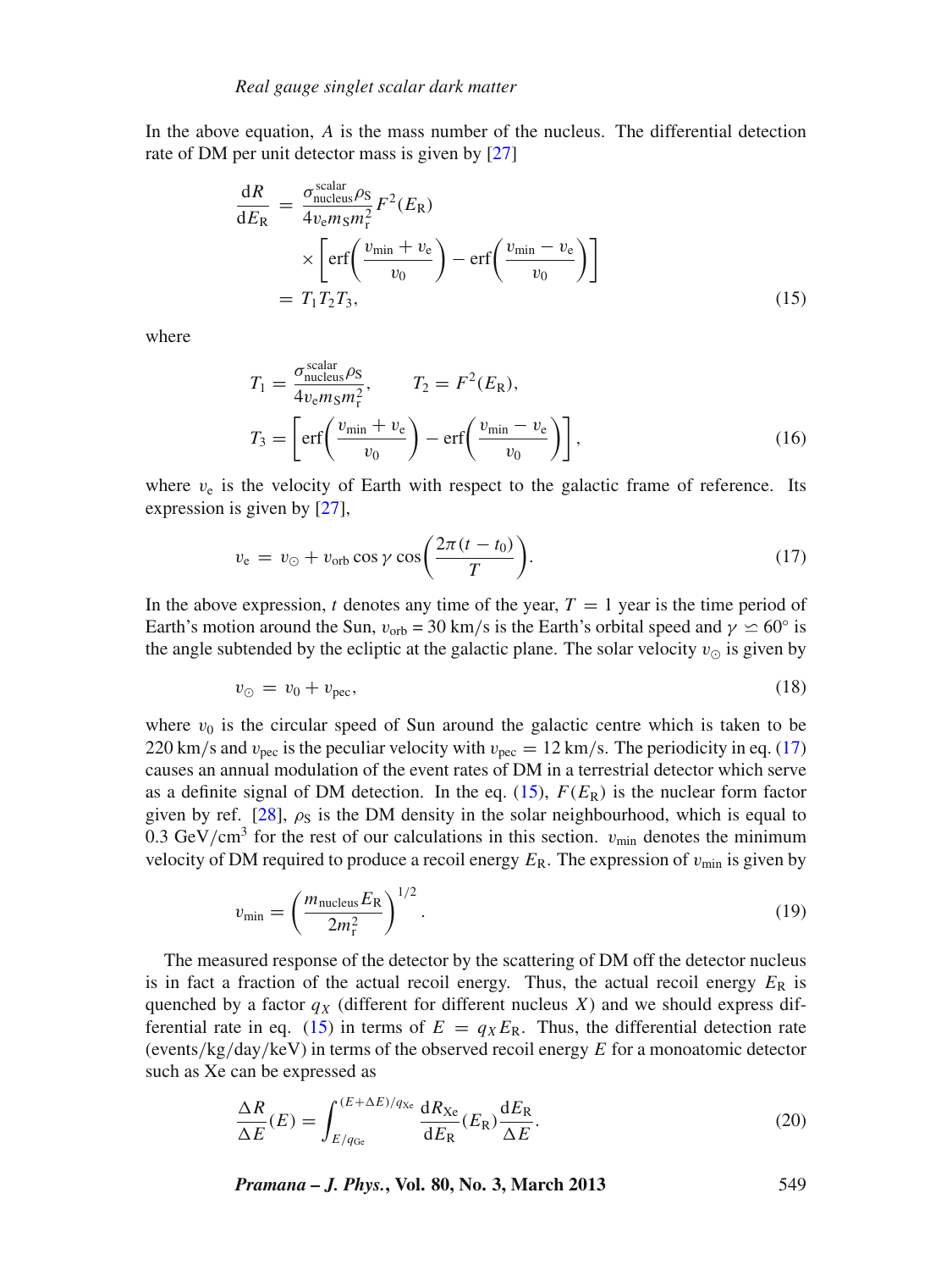The total detection rate of DM is obtained by integrating eq.  $(15)$  as

<span id="page-11-1"></span>
$$
R = \int_{E_{\rm T}}^{\infty} \frac{\mathrm{d}R}{\mathrm{d}E_{\rm R}} \mathrm{d}E_{\rm R},\tag{21}
$$

where  $E_T$  is the threshold energy for a given detector material.

## <span id="page-11-0"></span>**7. Direct detection rates for scalar DM**

In the present work, computations of direct detection rates are performed with  $m<sub>h</sub>$  = 120 GeV,  $\Delta E = 0.5$  keV and at a time  $t = t_0$ . As discussed earlier, we have computed the direct detection rates and their annual variations for each of the detector materials, namely <sup>76</sup>Ge and <sup>131</sup>Xe. The quenching factors for <sup>76</sup>Ge = 0.25 [\[29](#page-18-14)] and <sup>131</sup>Xe = 0.8 [\[29](#page-18-14)]. The differential detection rates and their annual variations can now be computed using eqs  $(15)$ – $(21)$ .

The variation of differential detection rates of scalar DM *S* with observed recoil energy *E* for monoatomic targets such as Xe and Ge are shown in figure [6.](#page-12-0) In figure [6a](#page-12-0), we show the estimates of differential detection rates for different values of observed recoil energy *E*, with Xe as target material for  $m<sub>S</sub> = 55$  GeV (red solid line) and  $m<sub>S</sub> = 65$  GeV (green solid line). For both the cases, the value of the coupling constant  $\delta_2$  is taken to be 0.1 (in agreement with the higher mass region described in §5). Figure [6a](#page-12-0) shows that although the two plots corresponding to two scalar masses are distinguishable at lower recoil energies (≤11 keV), at higher recoil energies they tend to coincide. In figure [6b](#page-12-0), we show the direct detection rate results for Ge. In this case, calculations are performed for two sets of  $m_S - \delta_2$  values, namely  $m_S = 10$  GeV,  $\delta_2 = 0.8$  and  $m_S = 8$  GeV,  $\delta_2 = 0.9$ . These values are chosen from the allowed lower mass domain discussed in §5 (figure [4\)](#page-7-0). It is seen from figure [6b](#page-12-0) that the rates for the set ( $m<sub>S</sub> = 8$  GeV,  $\delta_2 = 0.9$ , represented by green solid line), falls off faster than those for the set ( $m<sub>S</sub> = 10$  GeV,  $\delta_2$  = 0.8, represented by red solid line). The nature of  $\Delta R/\Delta E$  for Xe (figure [6a](#page-12-0)) can be explained by examining the variation of  $T_3$  (eq. [\(16\)](#page-10-2)) with  $E$ . This is shown in figure [7a](#page-13-1). For low values of *E* and high mass range of *S* ( $m_S \ge 55$  GeV),  $v_{\text{min}}$ (eq. [\(19\)](#page-10-3))  $\ll v_e$  and hence  $T_3$  is effectively independent of *E*. Therefore, as *E* increases, the values of  $T_3$  for  $m<sub>S</sub> = 65$  GeV becomes larger than those for  $m<sub>S</sub> = 55$  GeV. Also,  $\sigma_{\text{nucleus}}^{\text{scalar}}$  is inversely proportional to  $m_S$  and  $T_1$  is directly proportional to  $\sigma_{\text{nucleus}}^{\text{scalar}}$ . Consequently,  $T_1$  is inversely proportional to  $m_S$ . Now the variation of  $\Delta R/\Delta E$  with E is due to the combined effects of both  $T_1$  and  $T_3$  (eq. [\(15\)](#page-10-1)). This explains the nature of the plots for Xe in figure [6.](#page-12-0) In the case of Ge however,  $T_1$  is nearly the same for both the masses considered. Consequently, the variations of  $\Delta R/\Delta E$  with *E* (figure [6b](#page-12-0)) are dominated only by the nature of variations of  $T_3$  with  $E$ . These variations are shown in figure [7b](#page-13-1), which explains the nature of variations of  $\Delta R / \Delta E$  with *E* for Ge.

The annual variations of the total detection rates of WIMP are a crucial evidence for DM. This variation is caused by the periodic motion of Earth around the Sun in which the directionality of Earth's motion changes over the year. Since the solar system moves towards the direction of Cygnus constellation, Earth experiences a WIMP wind apparently coming from the direction of Cygnus. Due to the periodic motion of Earth, the relative speed between Earth and WIMP changes over the year. It becomes maximum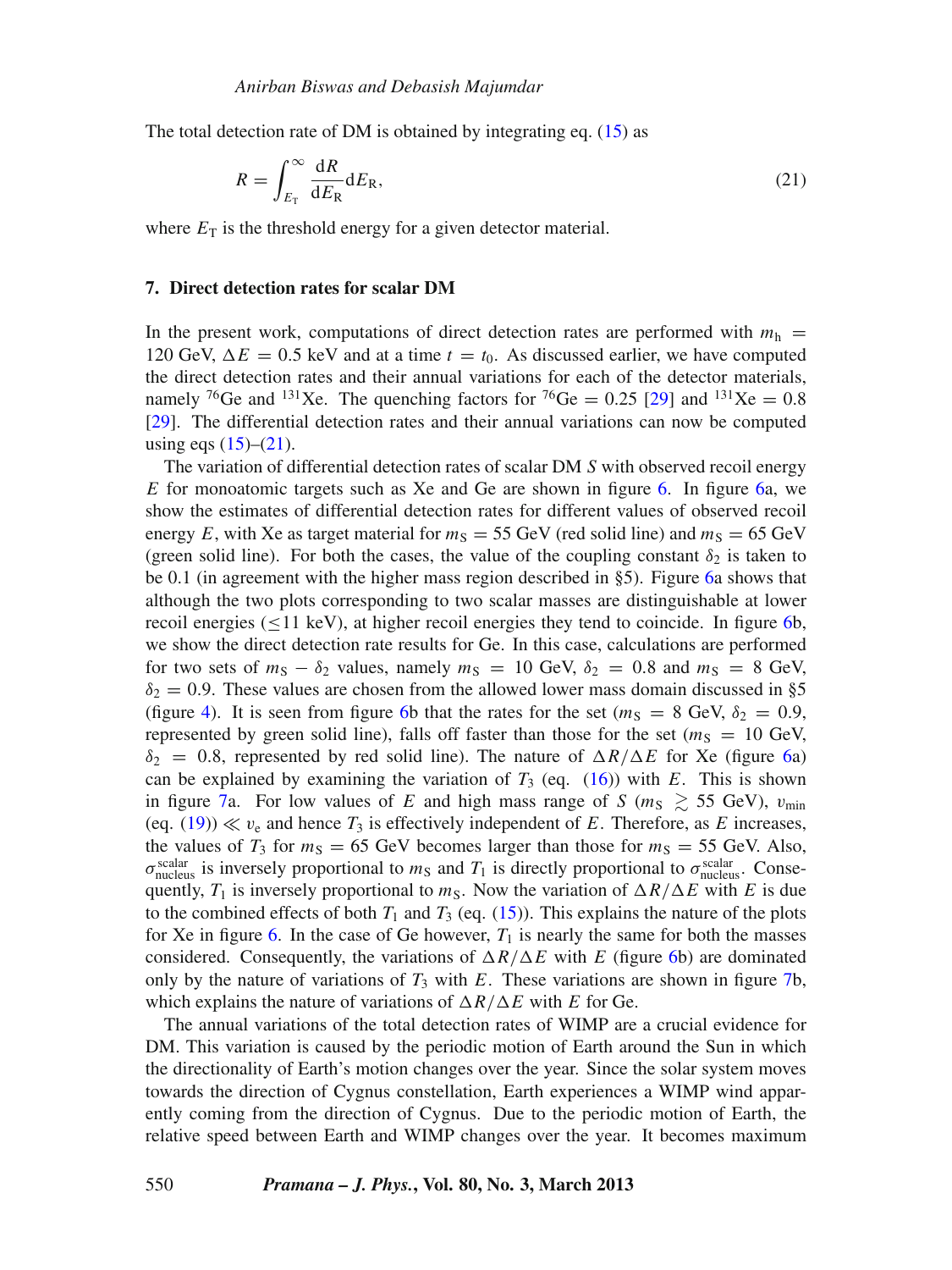<span id="page-12-0"></span>

**Figure 6.** Variation of differential detection rates  $\Delta R / \Delta E$  of scalar DM *S* with observed recoil energy *E* for monoatomic detectors Xe (**a**) and Ge (**b**).

when velocities of both the solar system and Earth are in the same direction (on 2 June) in which case the Earth encounters maximum WIMP flux. The WIMP flux encountered by the Earth is minimum when velocities of Earth and Sun are in opposite directions. Consequently, maximum events are expected on 2 June of every year.

In this work, we compute the total detection rates at each day of a year, for the same detector materials, namely Xe and Ge, considering the scalar singlet as DM candidate. The results are then plotted with the days of the year which show the annual variation of total detection rates. The calculations for Xe are performed for the set ( $m<sub>S</sub> = 55$  GeV,  $\delta_2 = 0.1$ ), whereas for Ge, the set ( $m<sub>S</sub> = 10$  GeV,  $\delta_2 = 0.8$ ). The results for Xe and Ge are shown in figures [8a](#page-14-0) and [8b](#page-14-0) respectively. All the plots in figure [8](#page-14-0) show that the maximum expected events are at  $t = 153$  (day) (corresponding to 2 June).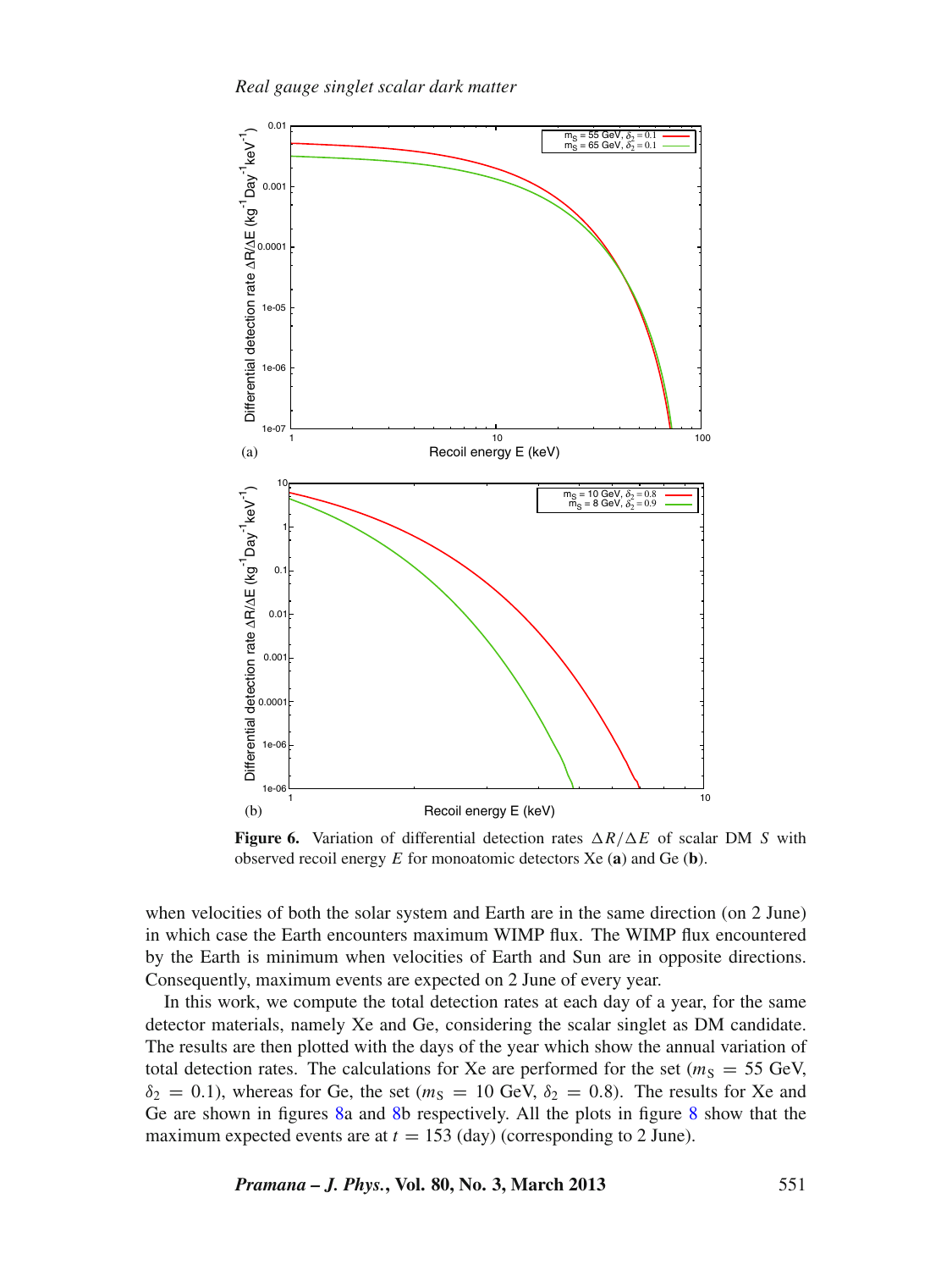<span id="page-13-1"></span>

**Figure 7.** (a) Variation of  $T_3$  with observed recoil energy *E* for Xe with  $m<sub>S</sub> = 55$  GeV (green solid line), 65 GeV (red solid line). (**b**) Same for Ge with  $m<sub>S</sub> = 10$  GeV (red solid line), 8 GeV (green solid line).

## <span id="page-13-0"></span>**8. Indirect detection of scalar DM**

Another promising method for the detection of DM (WIMPs) is the observation of annihilation products of DM present in the galactic halo. In this section, we shall consider  $\gamma$ -rays coming from the DM annihilation in the galactic centre (GC).

Recently, it has been reported that there is a  $4.6\sigma$  (3.3 $\sigma$ ) [\[30](#page-18-15)[,31](#page-18-16)] local (global) evidence of a monochromatic  $\gamma$ -ray line with an energy  $E_{\gamma} \approx 130$  GeV by the publicly available data [\[32\]](#page-18-17) of Fermi-LAT. This signal comes from two regions, one of which is nearly at the centre of our galaxy  $(-1<sup>°</sup>, -0.7<sup>°</sup>)$ , hereinafter referred to as the 'central region' and another is located at  $(-10.0°, -0.0°)$ , called the 'west region'. Both regions are extended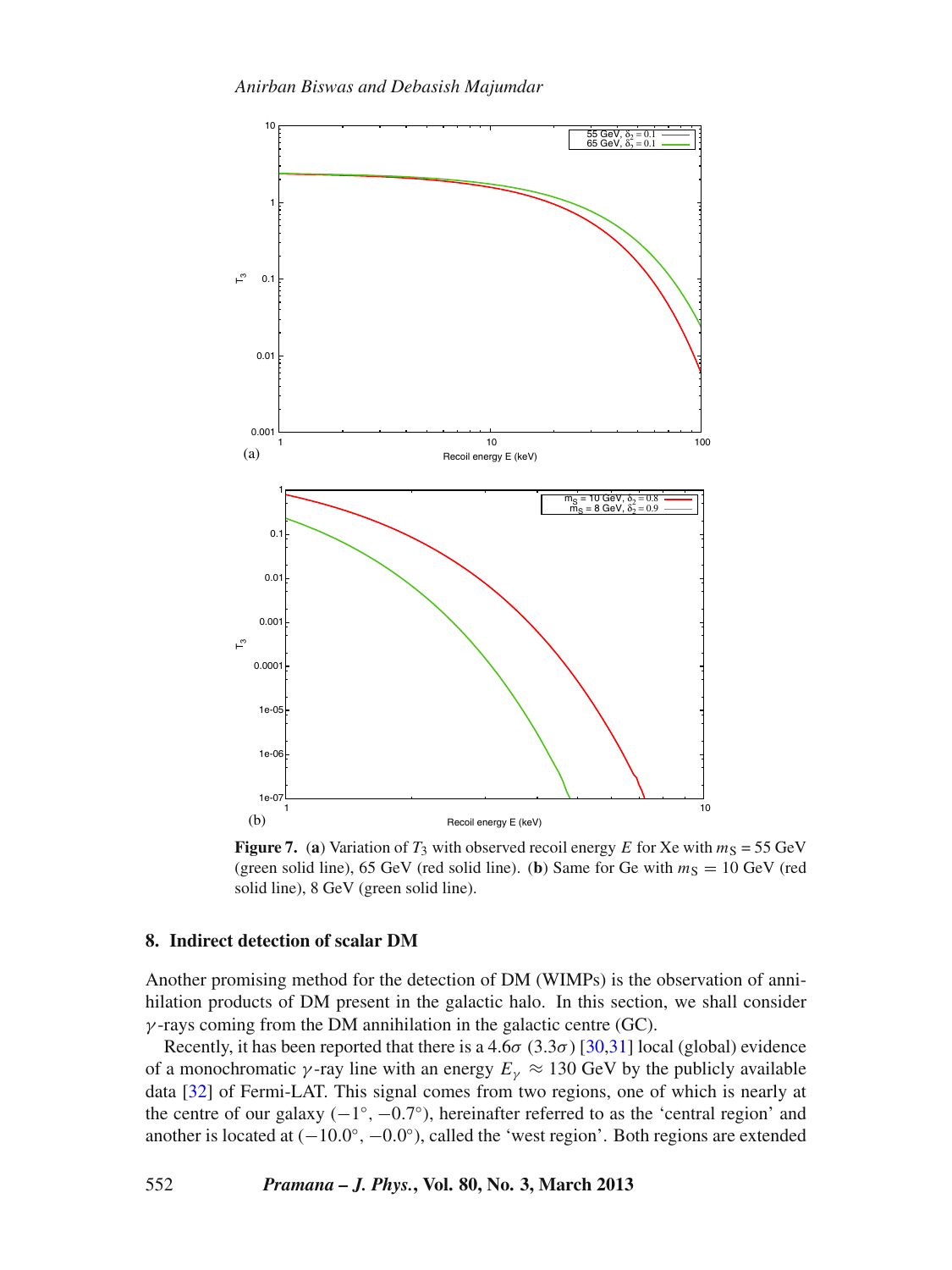*Real gauge singlet scalar dark matter*

<span id="page-14-0"></span>

**Figure 8.** (**a**) Annual variation of total detection rates of scalar DM for Xe (monoatomic target) with  $m<sub>S</sub> = 55$  GeV,  $\delta_2 = 0.1$ . (**b**) Same for Ge with  $m<sub>S</sub> =$ 10 GeV,  $\delta_2 = 0.8$ .

within a circle of radius of  $3°$ . It is suggested that this excess of  $\gamma$ -ray signals from galactic centre is not associated with the Fermi bubbles [\[31\]](#page-18-16) and may result from DM annihilation into two monochromatic  $\gamma$ -rays.

We have calculated the  $\gamma$ -ray flux due to 130 GeV scalar DM annihilation in the 'central region' of our Milky Way Galaxy. The Feynman diagram for the process  $SS \rightarrow \gamma \gamma$  is shown in figure [9.](#page-15-0)

The expression of  $\gamma$ -ray flux due to DM annihilation in galactic halo is given in ref. [\[33](#page-18-18)],

<span id="page-14-1"></span>
$$
\frac{\mathrm{d}\Phi_{\gamma}}{\mathrm{d}E_{\gamma}} = \frac{1}{8\pi} \frac{\langle \sigma v \rangle_{\mathrm{SS}\to\gamma\gamma}}{m_{\mathrm{S}}^2} \frac{\mathrm{d}N_{\gamma}}{\mathrm{d}E_{\gamma}} r_{\odot} \rho_{\odot}^2 J,\tag{22}
$$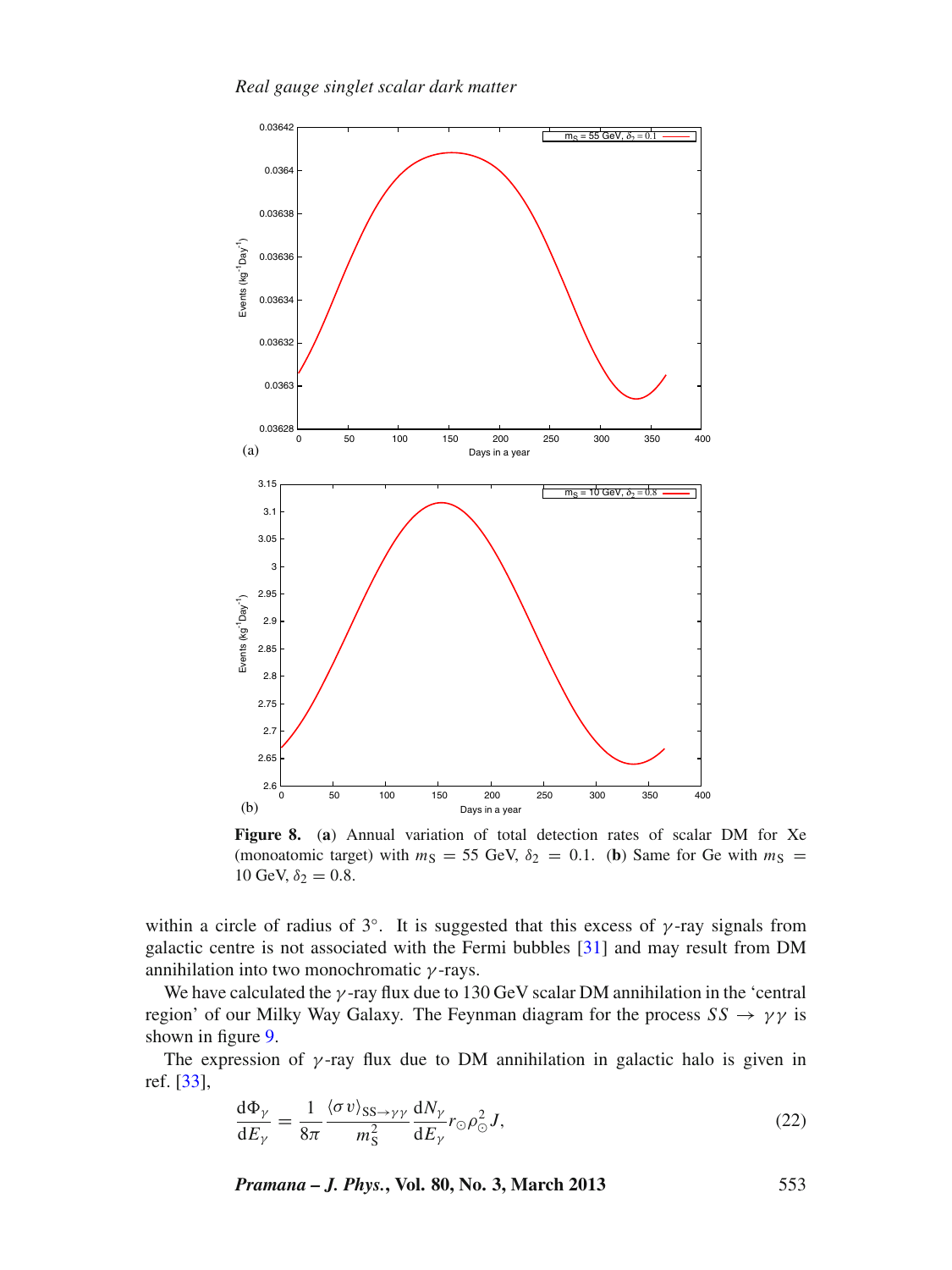<span id="page-15-0"></span>

**Figure 9.** Feyman diagram for the process  $SS \rightarrow \gamma \gamma$ .

where

<span id="page-15-1"></span>
$$
J = \int \mathrm{d}b \int \mathrm{d}l \int_{\text{l.o.s}} \frac{\mathrm{d}s}{r_{\odot}} \cos b \left(\frac{\rho(r)}{\rho_{\odot}}\right)^2 \tag{23}
$$

and

$$
\frac{dN_{\gamma}}{dE_{\gamma}} = 2\delta(E - E_{\gamma}).\tag{24}
$$

In the above equation, *l* and *b* are the galactic longitude and latitude, respectively. We have performed *l*, *b* integration (in eq. [\(23\)](#page-15-1)) over the 'central region' of our galaxy and the *s* integration (in eq.  $(23)$ ) along the line of sight (l.o.s). Relation between *r* and *s* is given by

$$
r = (s2 + ro2 - 2sro \cos l \cos l)1/2,
$$
 (25)

where  $r_{\odot}$  = 8.5 Kpc, the distance of the Sun from the galactic centre and  $\rho_{\odot}$  =  $0.4 \text{ GeV/cm}^3$  is the DM halo density at the position of the solar system. The expression of the annihilation cross-section  $\langle \sigma v \rangle_{SS \to \gamma\gamma}$  (in eq. [\(22\)](#page-14-1)) for the process shown in figure [9](#page-15-0) is given in ref. [\[34](#page-18-19)]. In this calculation, we have considered three different DM halo profiles (available in literature), namely the Einasto profile [\[35\]](#page-18-20), the NFW profile [\[36](#page-18-21)] and the isothermal profile [\[37](#page-18-22)]. These halo profiles give the functional dependence of  $\rho(r)$  with r. In the present calculation, we have considered the value of the coupling  $\delta_2 = 0.06$ , which is allowed by WMAP and all recent ongoing DM direct detection exper-iments that have been considered in this work (figure [4\)](#page-7-0). We have calculated the  $\gamma$ -ray fluxes for all the three halo profiles considered above and the results are shown in table [1.](#page-16-1) The annihilation cross-section  $\langle \sigma v \rangle_{SS \to \gamma\gamma}$  is calculated to be 7.13 × 10<sup>-31</sup> cm<sup>3</sup>/s for  $\delta_2 = 0.06$ . From ref. [\[31](#page-18-16)], one sees that the  $\gamma$ -ray flux obtained from 'central region' of our galaxy is in the range  $4.0 \times 10^{-5} - 7.5 \times 10^{-5}$  GeV cm<sup>-2</sup> s<sup>-1</sup> sr<sup>-1</sup> (95% CL) with best fit value,  $5.6 \times 10^{-5}$  GeV cm<sup>-2</sup> s<sup>-1</sup> sr<sup>-1</sup>. From table [1,](#page-16-1) we see that in order to compare our results with those in ref. [\[31](#page-18-16)], the annihilation cross-section for the channel *SS*  $\rightarrow \gamma \gamma$ in the present calculation must be enhanced by a factor of  $\sim$ 3.0 × 10<sup>2</sup> (for the Einasto profile) and  $\sim$  5.7 × 10<sup>2</sup> (for the NFW profile) with respect to the best-fit value. As a result, we have to increase coupling  $\delta_2$  from 0.06 to 1.03 (for the Einasto profile) and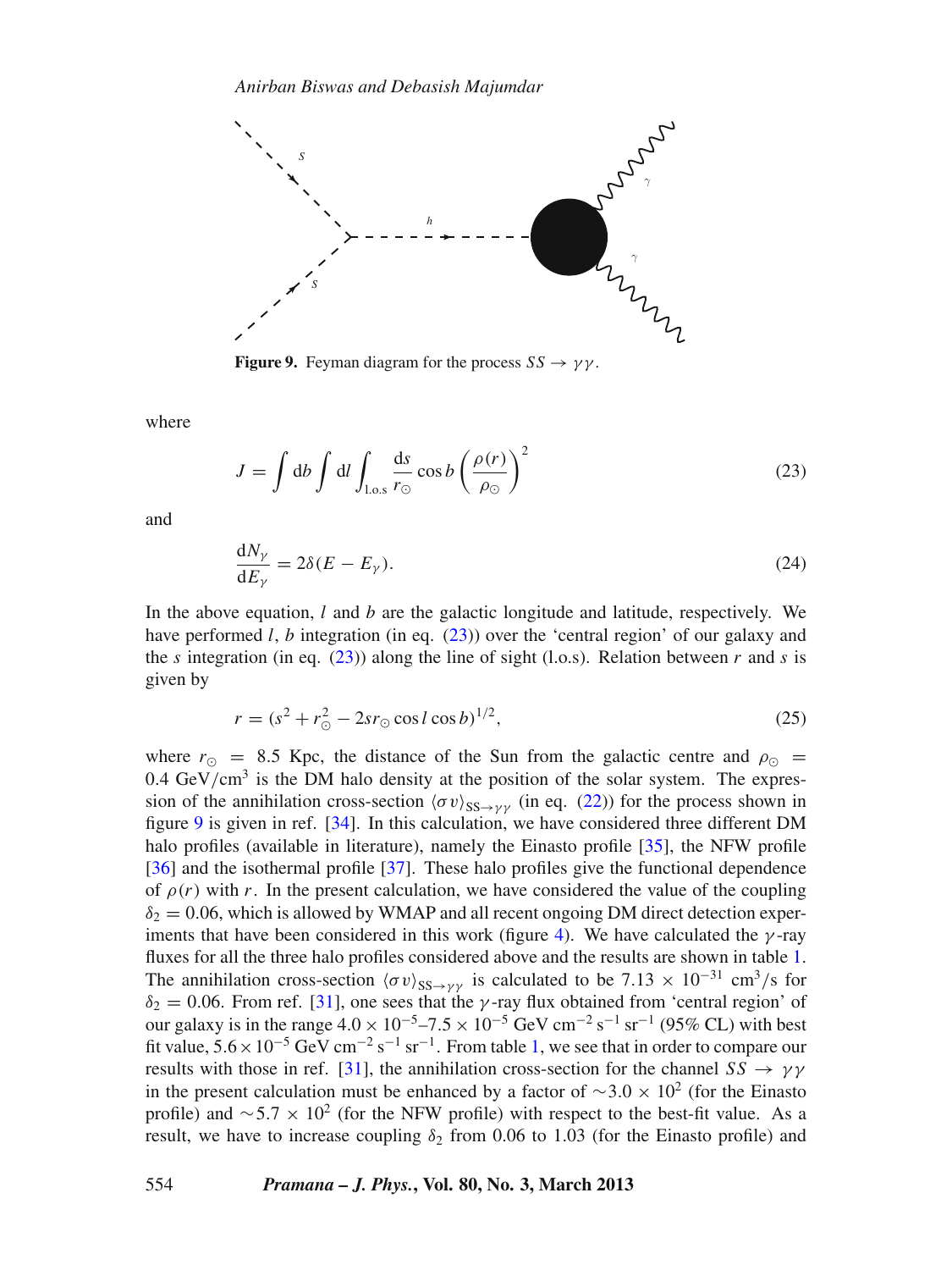<span id="page-16-1"></span>

| Mass of scalar<br>DM<br>(GeV) |      | Flux using<br>Einasto profile | Flux using<br>NFW profile<br>Coupling $\delta_2$ (GeV cm <sup>-2</sup> s <sup>-1</sup> sr <sup>-1</sup> ) (GeV cm <sup>-2</sup> s <sup>-1</sup> sr <sup>-1</sup> ) (GeV cm <sup>-2</sup> s <sup>-1</sup> sr <sup>-1</sup> ) | Flux using<br>isothermal profile |
|-------------------------------|------|-------------------------------|-----------------------------------------------------------------------------------------------------------------------------------------------------------------------------------------------------------------------------|----------------------------------|
| 130                           | 0.06 | $1.971 \times 10^{-7}$        | $9.801 \times 10^{-8}$                                                                                                                                                                                                      | $4.048 \times 10^{-9}$           |

**Table 1.** γ-ray flux obtained from the annihilation channel  $SS \rightarrow \gamma \gamma$  for three different dark matter halo profiles.

1.43 (for the NFW profile), respectively. From figure [4,](#page-7-0) it is seen that such a high value of  $\delta_2$  is not satisfied by either any direct detection experiment we have considered in this work or by the WMAP limits. Therefore, we conclude that a 130 GeV DM in the present model cannot explain the Fermi-LAT-observed 130 GeV  $\gamma$ -ray line in the direction of the galactic centre unless the process is boosted (by introducing a boost factor [\[38](#page-18-23)]) either by astrophysical justifications and/or by other particle physics methods.

# <span id="page-16-0"></span>**9. Summary and conclusion**

In the present work, we consider the simplest extension of SM by introducing a real gauge singlet (singlet under  $SU(2)_L \times U(1)_Y$ ) scalar *S* to SM which can only interact with SM particles via Higgs. For the stability of *S*, *Z*<sup>2</sup> symmetry is imposed in the theory. Thus, *S* can be a viable candidate for CDM. The scalar mass  $m<sub>S</sub>$  and the coupling are the two parameters in the theory. We have calculated the freeze-out temperature and relic density of this scalar DM candidate *S* by solving Boltzmann's equation and have constrained the  $m_S-\delta_2$  parameter space by using WMAP limit on relic density of DM in the Universe and the results of recent ongoing DM direct search experiments such as CDMS-II, DAMA, CoGeNT, XENON-10 and XENON-100. We find that if *S* is a DM candidate, then its mass appears to be constrained within two regions. One is the lower mass region, where  $m<sub>S</sub>$  can vary from 6 GeV to 16 GeV with  $\delta_2$  lying in the limit  $0.7 \leq \delta_2 \leq 1.25$  for  $m_h$  = 120 GeV. This region is supported by WMAP, CoGeNT and DAMA data. The other region is the higher mass region with the ranges for  $m<sub>S</sub>$  (in GeV) and  $\delta<sub>2</sub>$  found out to be  $52.5 \le m_S \le 1000$ ,  $0.02 \le \delta_2 \le 0.4$  for the same Higgs mass. This region is also supported by the limits given by WMAP, CDMS-II, XENON-10, XENON-100 and EDELWEISS-II experiments. We have calculated the possible differential direct detection rates and annual variations of total detection rates for scalar DM *S* in the case of two detector materials, namely Ge and Xe. For these target materials, we have found that differential detection rates decrease rapidly with the increase of observed recoil energy and they become vanishingly small for recoil energies beyond 10 keV for Ge with scalar mass  $m<sub>S</sub> = 10$  GeV, whereas for Xe, the rates become vanishingly small for recoil energies beyond 80 keV when  $m<sub>S</sub> = 55$  GeV. We have also shown how the total rates vary over a year for these target materials. These annual variations of total detection rates, if found, will be a definite evidence for DM detection. Finally, in the last section, we have calculated the γ -ray flux for a 130 GeV scalar DM *S* and found that it is not possible to explain the Fermi-LAT-observed excess  $\gamma$ -ray line by a 130 GeV scalar DM, unless a boost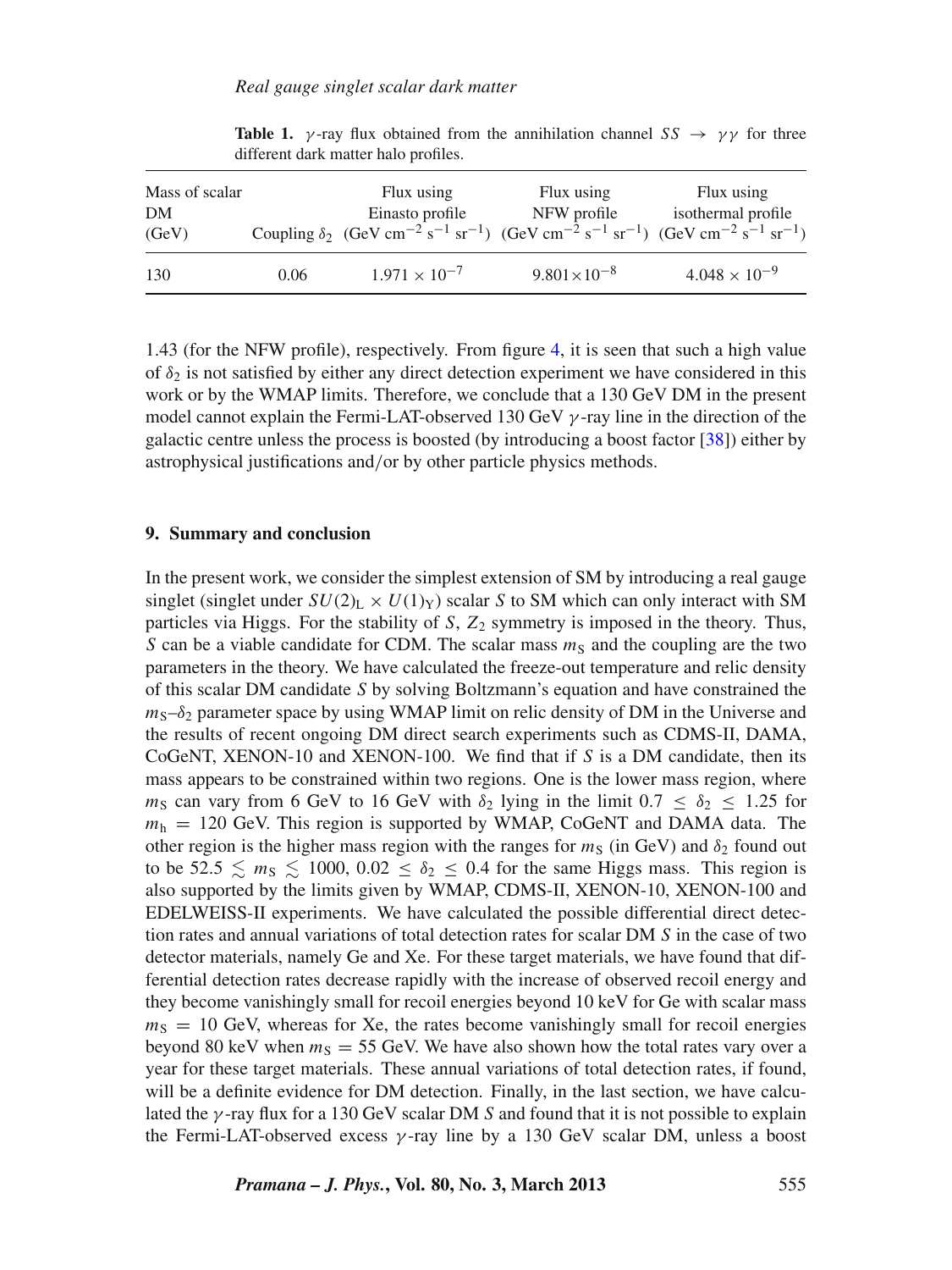factor of the order of 10<sup>2</sup> is introduced with the annihilation cross-section of  $SS \rightarrow \gamma\gamma$ channel.

# **Acknowledgement**

The author AB thanks Debabrata Adak for some valuable discussions.

# **References**

- <span id="page-17-0"></span>[1] WMAP Collaboration: D N Spergel *et al*, *Astrophys. J. Suppl.* **170**, 377 (2007) WMAP Collaboration: E Komatsu *et al*, *Astrophys. J. Suppl.* **180**, 330 (2009)
- <span id="page-17-1"></span>[2] D E McLaughlin, [arXiv:astro-ph](http://arxiv.org/abs/astro-ph/9812242)/9812242
- <span id="page-17-2"></span>[3] E L Lokas and G A Mamon, *Mon. Not. R. Astron. Soc.* **343**, 401 (2003), [arXiv:astro](http://arxiv.org/abs/astro-ph/0302461)ph/[0302461](http://arxiv.org/abs/astro-ph/0302461)
- <span id="page-17-3"></span>[4] M Bradac, *Nucl. Phys. Proc. Suppl.* **194**, 17 (2009)
- <span id="page-17-4"></span>[5] V Silveira and A Zee, *Phys. Lett.* **B161**, 136 (1985)
- <span id="page-17-5"></span>[6] M C Bento, O Bertolami, R Rosenfeld and L Teodoro, *Phys. Re*v*.* **D62**, 041302 (2000), [arXiv:astro-ph](http://arxiv.org/abs/astro-ph/0003350)/0003350 J McDonald, *Phys. Re*v*. Lett.* **88**, 091304 (2002), [arXiv:hep-ph](http://arxiv.org/abs/hep-ph/0106249)/0106249

H Davoudiasl, R Kitano, T Li and H Murayama, *Phys. Lett.* **B609**, 117 (2005), [arXiv:hep](http://arxiv.org/abs/hep-ph/0405097)ph/[0405097](http://arxiv.org/abs/hep-ph/0405097)

D O'Connell, M J Ramsey-Musolf and M B Wise, *Phys. Re*v*.* **D75**, 037701 (2007), [arXiv:hep-ph](http://arxiv.org/abs/hep-ph/0611014)/0611014

V Barger, P Langacker, M McCaskey, M J Ramsey-Musolf and G Shaughnessy, *Phys. Re*v*.* **D77**, 035005 (2008), [arXiv:0706.4311](http://arxiv.org/abs/0706.4311) [hep-ph]

Carlos E Yaguna, *J. Cosmol. Astropart. Phys.* **0903**, 003 (2009), [arXiv:0810.4267](http://arxiv.org/abs/0810.4267) [hep-ph] X G He, T Li, X Q Li, J Tandean and H C Tsai, *Phys. Re*v*.* **D79**, 023521 (2009), [arXiv:0811.0658](http://arxiv.org/abs/0811.0658) [hep-ph]

X G He, T Li, X Q Li, J Tandean and H C Tsai, *Phys. Lett.* **B688**, 332 (2010), [arXiv:0912.4722](http://arxiv.org/abs/0912.4722) [hep-ph]

X G He, S Y Ho, J Tandean and H C Tsai, *Phys. Re*v*.* **D82**, 035016 (2010), [arXiv:1004.3464](http://arxiv.org/abs/1004.3464) [hep-ph]

A Bandyopadhyay, S Chakraborty, A Ghosal and D Majumdar, *J. High Energy Phys.* **1011**, 065 (2010), [arXiv:1003.0809](http://arxiv.org/abs/1003.0809) [hep-ph]

M Asano and R Kitano, *Phys. Re*v*.* **D81**, 054506 (2010), [arXiv:1001.0486](http://arxiv.org/abs/1001.0486) [hep-ph]

- <span id="page-17-6"></span>[7] M H G Tytgat, [arXiv:1012.0576](http://arxiv.org/abs/1012.0576) [hep-ph]
- <span id="page-17-7"></span>[8] S Andreas, T Hambye and M H G Tytgat, *J. Cosmol. Astropart. Phys.* **0810**, 034 (2008), [arXiv:0808.0255](http://arxiv.org/abs/0808.0255) [hep-ph]
- <span id="page-17-8"></span>[9] The DAMA Collaboration: R Bernabei *et al*, *Eur. Phys. J.* **C56**, 333 (2008); *AIP Conf. Proc.* **698**, 328 (2004); *Int. J. Mod. Phys.* **D13**, 2127 (2004)
- <span id="page-17-9"></span>[10] The CoGeNT Collaboration: C E Aalseth *et al*, [arXiv:1002.4703](http://arxiv.org/abs/1002.4703) [astro-ph.CO]
- <span id="page-17-10"></span>[11] The CDMS-II Collaboration: Z Ahmed *et al*, [arXiv:0912.3592](http://arxiv.org/abs/0912.3592) [astro-ph.CO]
- <span id="page-17-11"></span>[12] S Andreas, C Arina, T Hambye, F S Ling and M H G Tytgat, *Phys. Re*v*.* **D82**, 043522 (2010), [arXiv:1003.2595](http://arxiv.org/abs/1003.2595) [hep-ph]
- <span id="page-17-12"></span>[13] XENON 100 Collaboration: E Aprile *et al*, [arXiv:1104.2549v2](http://arxiv.org/abs/1104.2549v2) [astro-ph.CO]
- <span id="page-17-13"></span>[14] A Liam Fitzpatrick, D Hooper and K M Zurek,  $arXiv:1003.0014$  [hep-ph]
- <span id="page-17-14"></span>[15] A A Abdo *et al*, *Astrophys. J.* **712**, 147 (2010), [arXiv:1001.4531](http://arxiv.org/abs/1001.4531) [astro-ph.CO]
- <span id="page-17-15"></span>[16] C Arina and M H G Tytgat, *J. Cosmol. Astropart. Phys.* **1101**, 011 (2011), [arXiv:1007.2765](http://arxiv.org/abs/1007.2765) [astro-ph.CO]